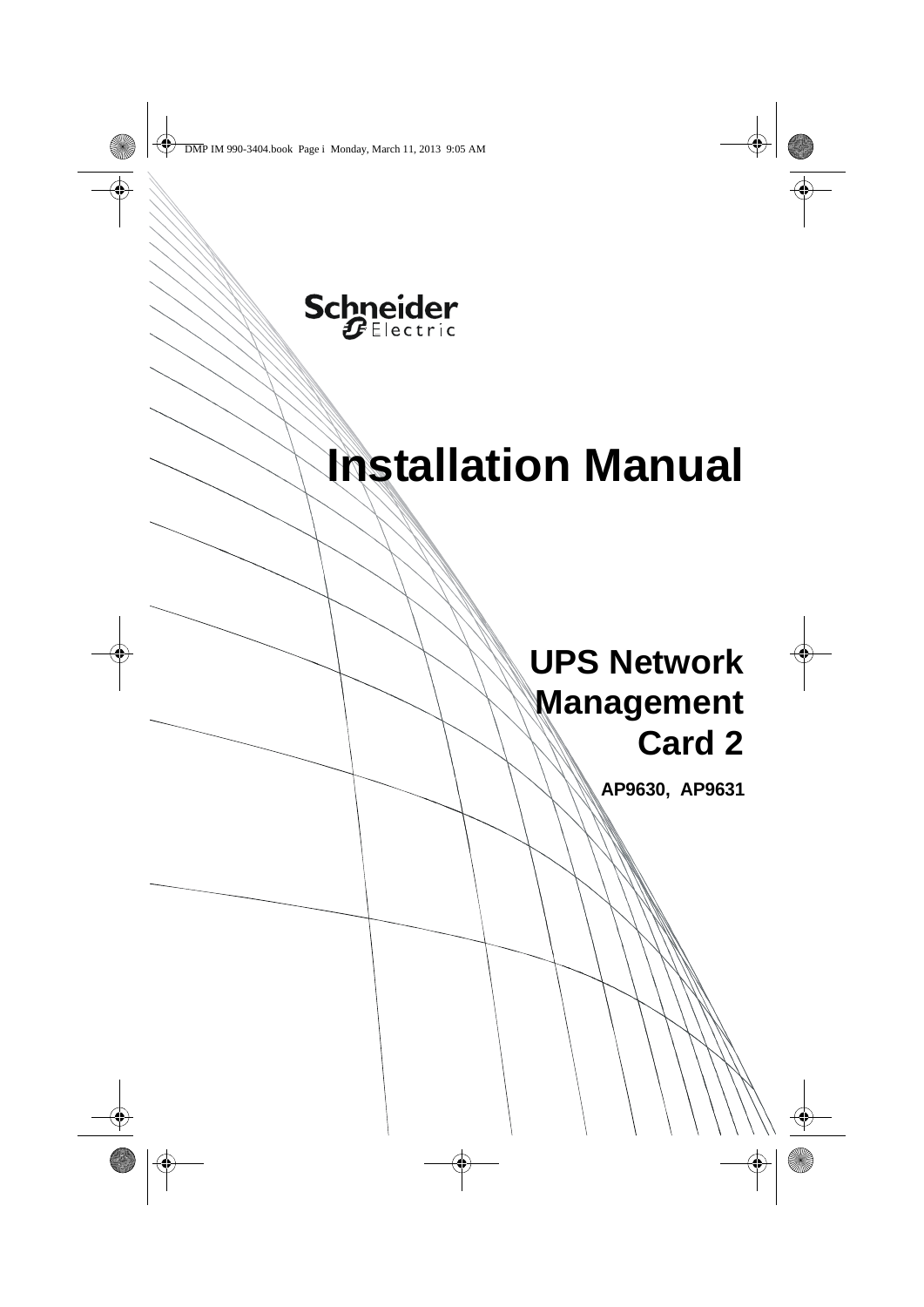

This manual is available in English on the APC Web site (www.apc.com).

Dieses Handbuch ist in Deutsch auf der APC Webseite (www.apc.com) verfügbar.

Este manual está disponible en español en la página web de APC (www.apc.com).

Ce manuel est disponible en français sur le site internet d'APC (www.apc.com).

Questo manuale è disponibile in italiano sul sito web di APC (www.apc.com).

Este manual está disponível em português no site da APC (www.apc.com).

Данное руководство на русском языке доступно на сайте APC (www.apc.com )

本マニュアルの日本語版は APC ウェブサイト (www.apc.com) からダウンロードできます。

APC 웹싸이트 (www.apc.com) 에 한국어 매뉴얼 있습니다 . 在 APC 公司的网站上 ([www.apc.com](http://www.apc.com)) 有本手册的中文版。

This manual is available in English on the enclosed CD.

Dieses Handbuch ist in Deutsch auf der beiliegenden CD-ROM verfügbar.

Este manual está disponible en español en el CD-ROM adjunto.

Ce manuel est disponible en français sur le CD-ROM ci-inclus.

Questo manuale è disponibile in italiano nel CD-ROM allegato.

Este manual está disponível em português no CD fornecido.

Данное руководство на русском языке имеется на прилагаемом компакт-диске.

本マニュアルの日本語版は同梱の CD-ROM からご覧になれます。 동봉된 CD 안에 한국어 매뉴얼이 있습니다 . 您可以从包含的 CD 上获得本手册的中文版本。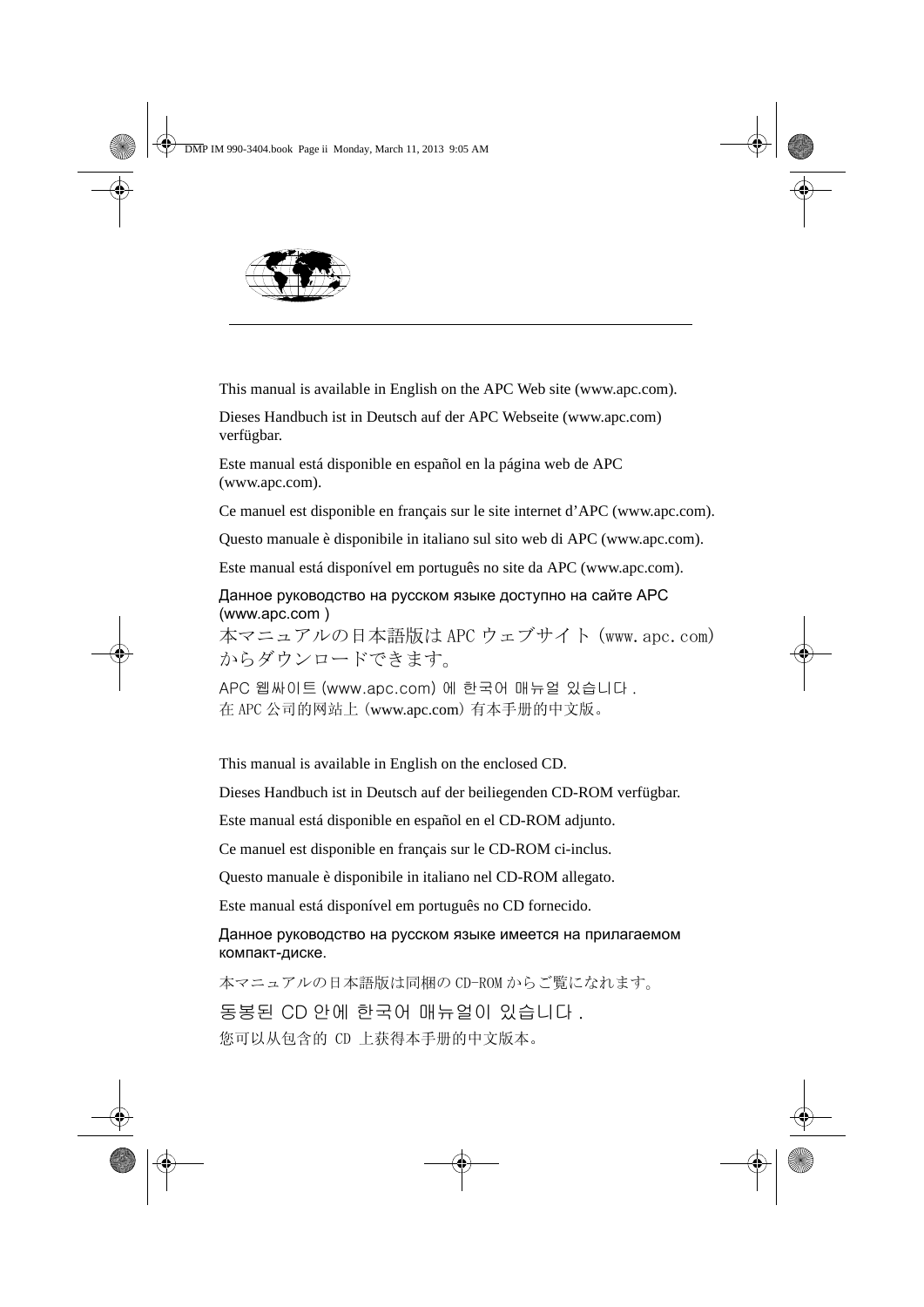### **Contents**

| Disconnect power for Smart-UPS or expansion chassis 1                                      |
|--------------------------------------------------------------------------------------------|
|                                                                                            |
| Features 3                                                                                 |
| Related documents 3                                                                        |
| Inventory 3                                                                                |
| Disclaimer 4                                                                               |
| Language Packs 4                                                                           |
| Installation in a UPS. $\dots\dots\dots\dots\dots\dots\dots\dots\dots\dots\dots\dots\dots$ |
| How to install the card for different UPS models 5                                         |
| Step 1: Turn off power (Smart-UPS) 5                                                       |
| Step 2: Install the Network Management Card 5                                              |
| Step 3: Restore power to the card slot 6                                                   |
| Step 4: Configure the Network Management Card 6                                            |
|                                                                                            |
| When to use an Expansion Chassis 7                                                         |
| When to use the AC adapter (AP9505) 7                                                      |
| Step 1: Disconnect the chassis from all power 7                                            |
| Step 2: Install the Network Management Card 7                                              |
| Quick Configuration                                                                        |
| Overview 9                                                                                 |
| TCP/IP configuration methods 9                                                             |
| Device IP Configuration Utility 10                                                         |
| DHCP and BOOTP configuration 10                                                            |
| Local access to the command line interface 12                                              |
| Remote access to the command line interface 13                                             |
| Command line interface 14                                                                  |
| .INI file utility 14                                                                       |
| How to Recover from a Lost Password  15                                                    |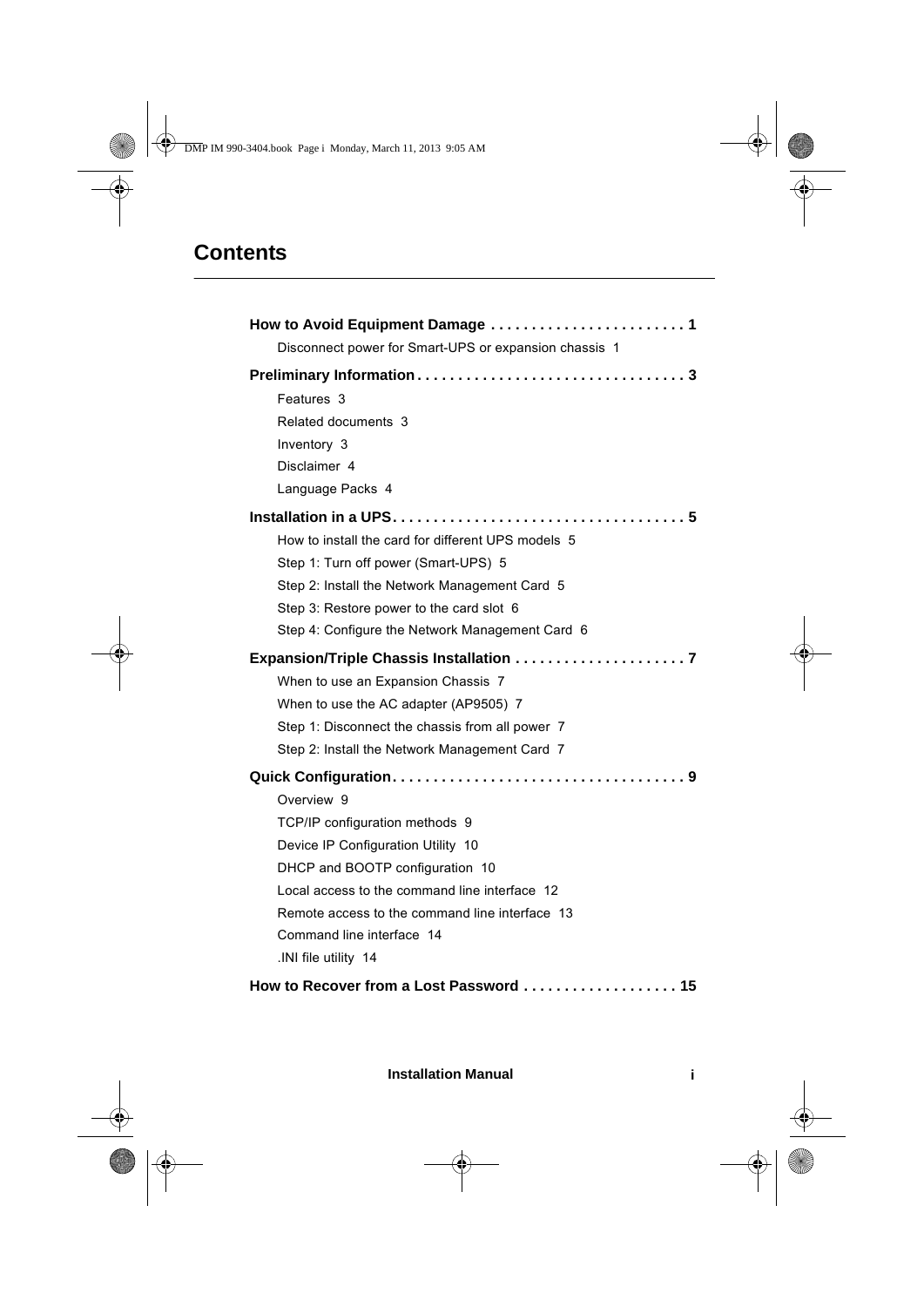#### **[How to Access a Configured Network Management Card . . . . 17](#page-20-0)**

[Overview 1](#page-20-1)7 [Web interface](#page-20-2) 17 [Telnet and SSH 1](#page-21-0)8 [Simple Network Management Protocol \(SNMP\) 1](#page-21-1)8 [FTP and SCP](#page-22-0) 19 [Manage the security of your system 1](#page-22-1)9 **[How to Install Multiple Management Cards . . . . . . . . . . . . . . . . 21](#page-24-0)** [Overview 2](#page-24-1)1 [Before you start](#page-24-2) 21 [Two models of expansion chassis](#page-24-3) 21 [Installing cards in an expansion chassis](#page-25-0) 22 [Installing cards in an expansion chassis set up serially](#page-25-1) 22 [Installing cards in a Symmetra UPS](#page-25-2) 22

**[Specifications . . . . . . . . . . . . . . . . . . . . . . . . . . . . . . . . . . . . . . . . 25](#page-28-0)**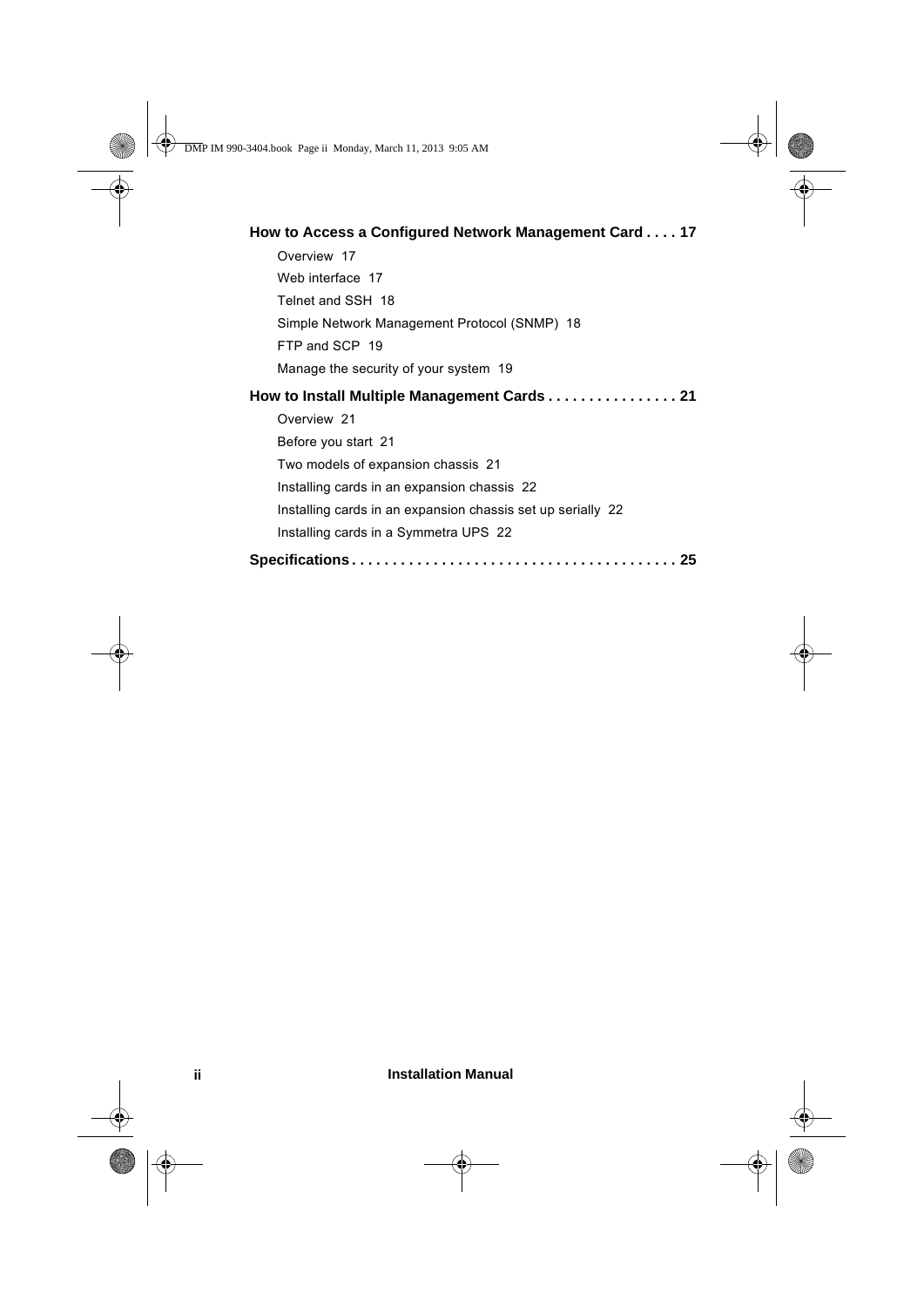### <span id="page-4-0"></span>**How to Avoid Equipment Damage**

#### <span id="page-4-1"></span>**Disconnect power for Smart-UPS or expansion chassis**

You do not need to turn off a Symmetra<sup>®</sup> or  $MGE<sup>®</sup>$  Galaxy<sup>®</sup> UPS to install the UPS Network Management Card 2 (NMC).



Damage to the UPS or NMC can result if you do not remove all AC and DC power from a Smart-UPS®, an Expansion Chassis, or a Triple Expansion Chassis before you install the Network Management Card.

**Smart-UPS.** 

- 1. Turn off the equipment that connects to the UPS.
- 2. Disconnect the UPS from its AC input source.



3. Press the OFF button on the UPS for approximately five seconds to turn off the DC (battery) power.



**Expansion chassis.** Make sure that the Expansion Chassis or Triple Expansion Chassis is disconnected from any power source:

- 1. Disconnect the chassis cable from the UPS.
- 2. If the chassis uses an AC adapter (AP9505), disconnect that adapter from the chassis.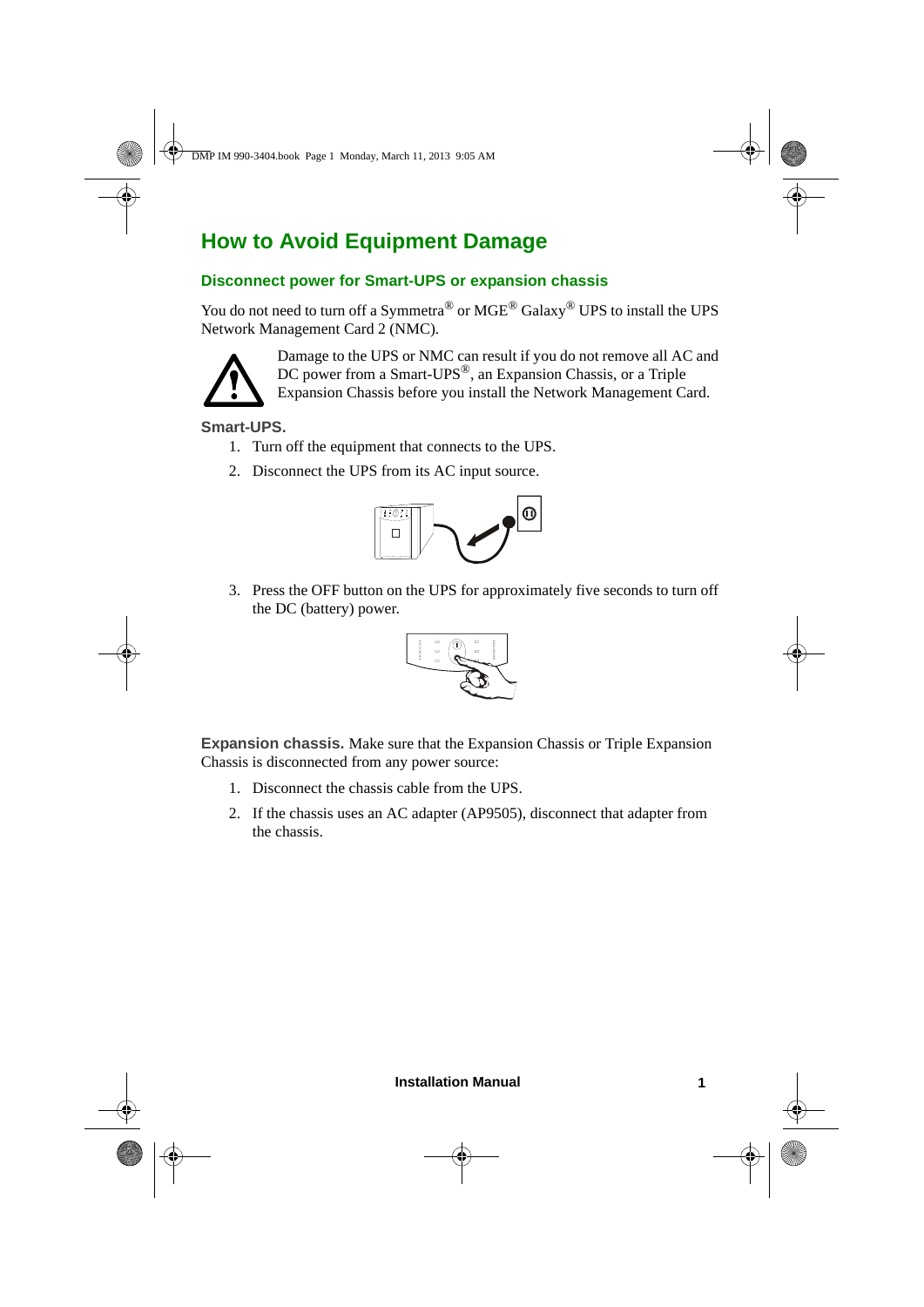#### **Installation Manual**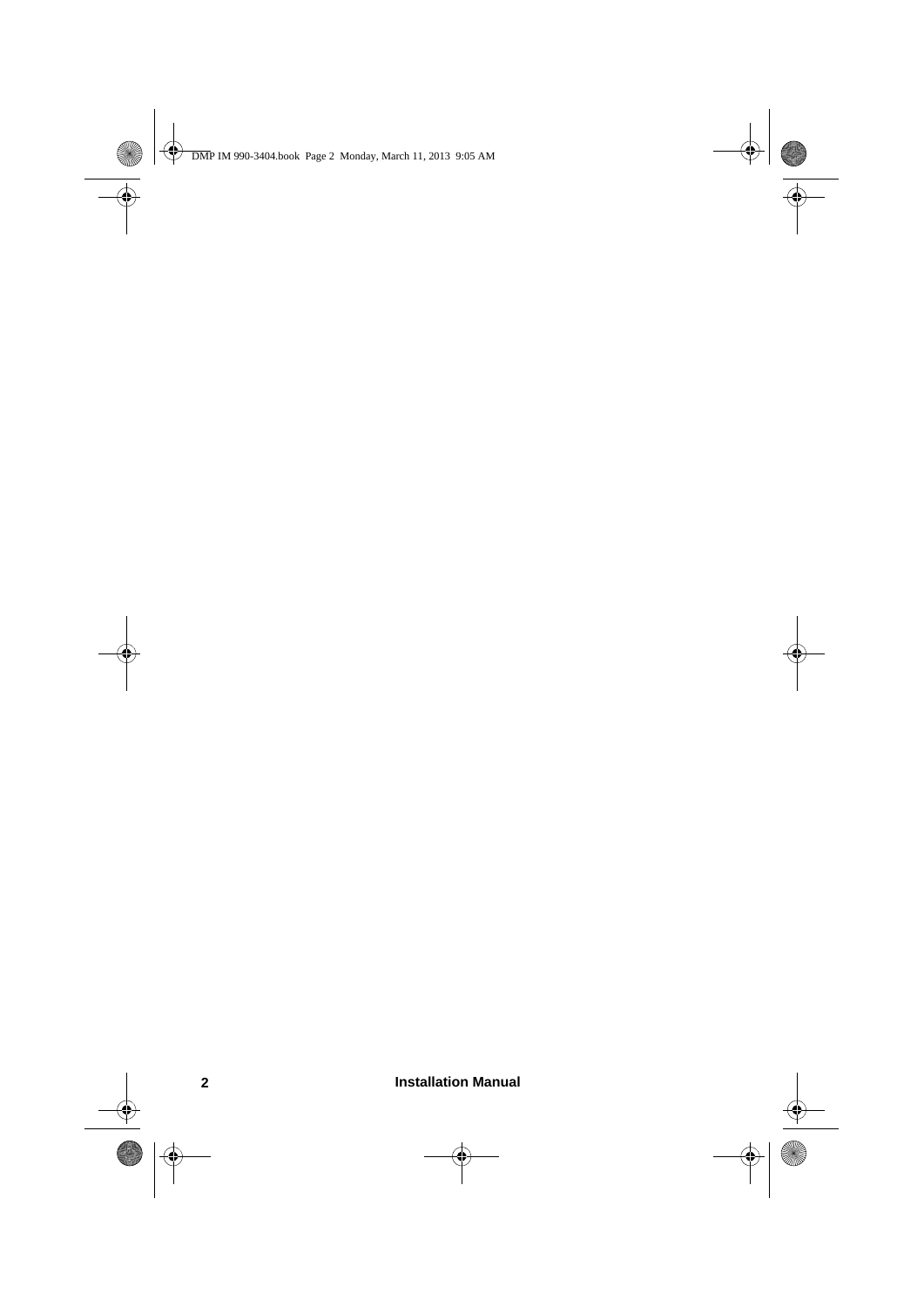### <span id="page-6-0"></span>**Preliminary Information**

#### <span id="page-6-1"></span>**Features**

The Schneider Electric UPS Network Management Cards 2 (AP9630 and AP9631) discussed in this document are Web-based, IPv6 Ready products.



#### <span id="page-6-2"></span>**Related documents**

The Network Management Card *Utility* CD contains the following documentation:

- *UPS Network Management Card 2 User's Guide*
- *Network Management Card Upgrade Utilities*
- *Security Handbook*
- *PowerNet® Management Information Base (*MIB) *Reference Guide*

#### <span id="page-6-3"></span>**Inventory**

The Network Management Card package includes the following items:

- This *Installation Manual*
- UPS Network Management Card 2
- UPS Network Management Card 2 Utility CD
- Serial configuration cable (940-0299)
- Temperature sensor (AP9335T)—AP9631 Network Management Card only
- Network Management Card quality assurance test slip
- Declaration of Conformity
- Warranty registration form



The quality assurance test slip contains the MAC address that you may need when performing the procedures in ["Device IP Configuration](#page-13-2)  [Utility" on page 10](#page-13-2). You can also find the MAC address on the back of your UPS.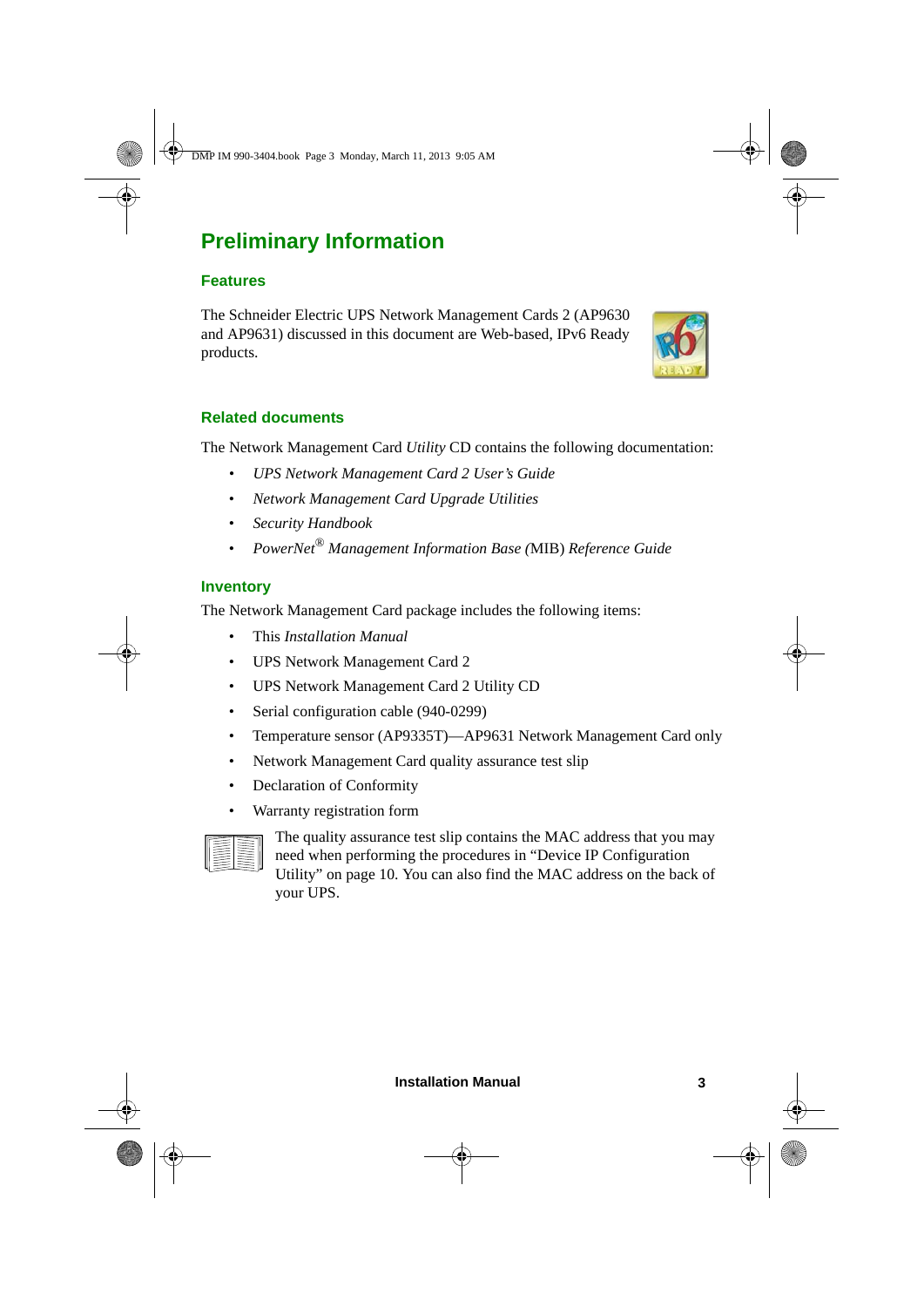#### <span id="page-7-0"></span>**Disclaimer**

Schneider Electric is not responsible for damage sustained during reshipment of this product.



The Network Management Card (NMC) is sensitive to static electricity. When handling the NMC, touch only the end plate while using one or more of these electrostatic-discharge devices (ESDs): wrist straps, heel straps, toe straps, or conductive shoes.

Please recycle



The shipping materials are recyclable. Save them for later use, or dispose of them appropriately.



Management products, including the NMC, contain removable, lithium coin-cell batteries. When discarding these batteries, you must follow local rules for recycling.

#### <span id="page-7-1"></span>**Language Packs**



If the language you want to use with the NMC Web interface is not available, you should download a language pack. See "Adding and Changing Language Packs" in the User's Guide. (Language packs are not available for all UPS devices).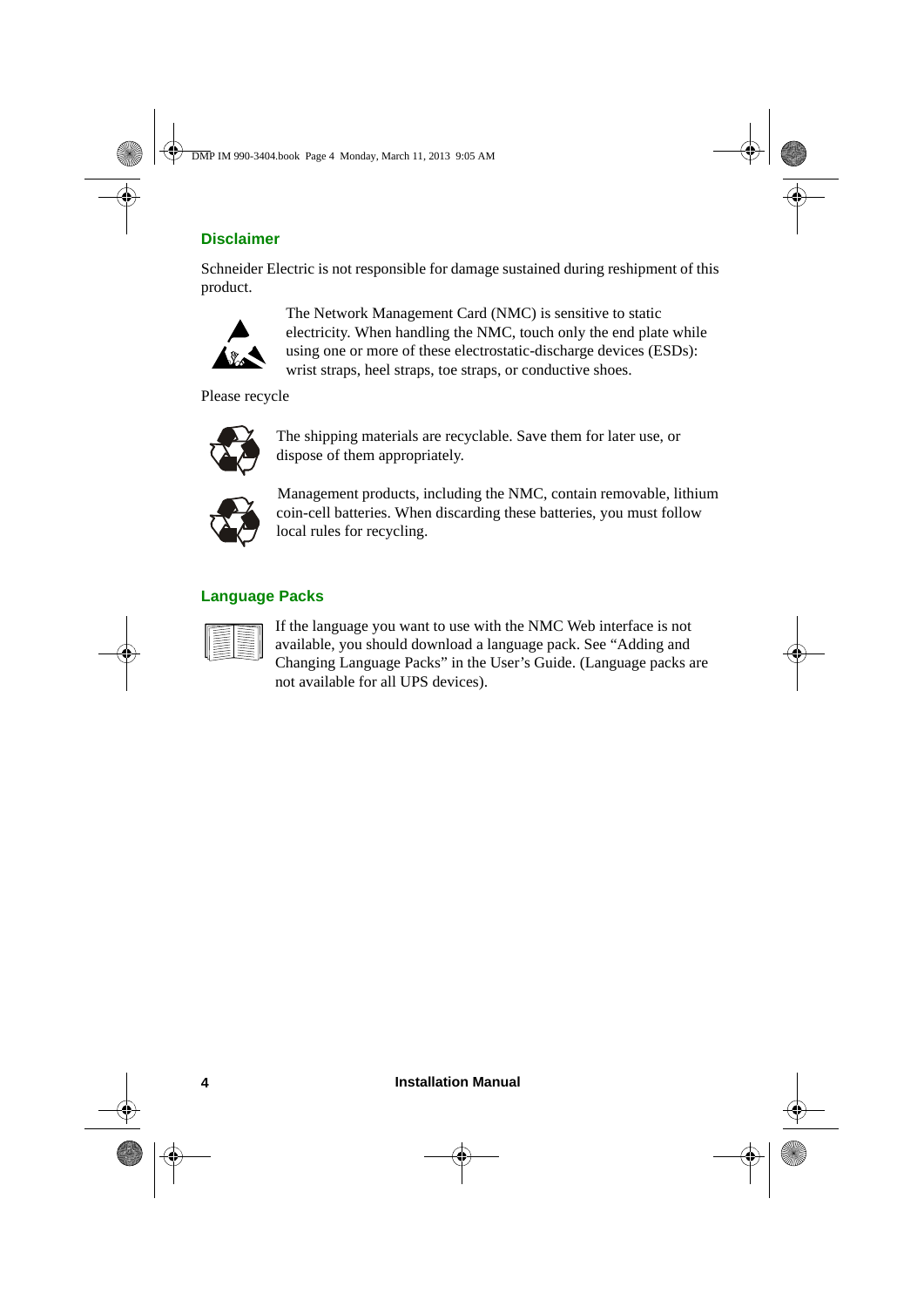### <span id="page-8-0"></span>**Installation in a UPS**

#### <span id="page-8-1"></span>**How to install the card for different UPS models**

You can install the UPS Network Management Card (NMC) in a card slot in a Smart-UPS, Symmetra UPS, Galaxy 300, Galaxy 3500, or Galaxy 7000.



You cannot install this NMC in a Symmetra PX 250 or Symmetra PX 500 UPS.

In a Symmetra UPS that uses more than one management product, you *must* install the management products in the correct order for them to operate properly.



See ["How to Install Multiple Management Cards" on page 21](#page-24-4).

You do not need to turn off power to install a Symmetra UPS.

#### <span id="page-8-2"></span>**Step 1: Turn off power (Smart-UPS)**



Damage to the UPS or the NMC can result if you do not remove all AC and DC power from a Smart-UPS.

#### <span id="page-8-3"></span>**Step 2: Install the Network Management Card**



The NMC is sensitive to static electricity. When handling the NMC, touch only the end plate while using one or more of these electrostaticdischarge devices (ESDs): wrist straps, heel straps, toe straps, or conductive shoes.



For the location of the UPS card slot, see the UPS documentation.

- 1. Locate the UPS card slot.
- 2. Use the same screws that hold the slot cover in place to secure the NMC in the UPS card slot.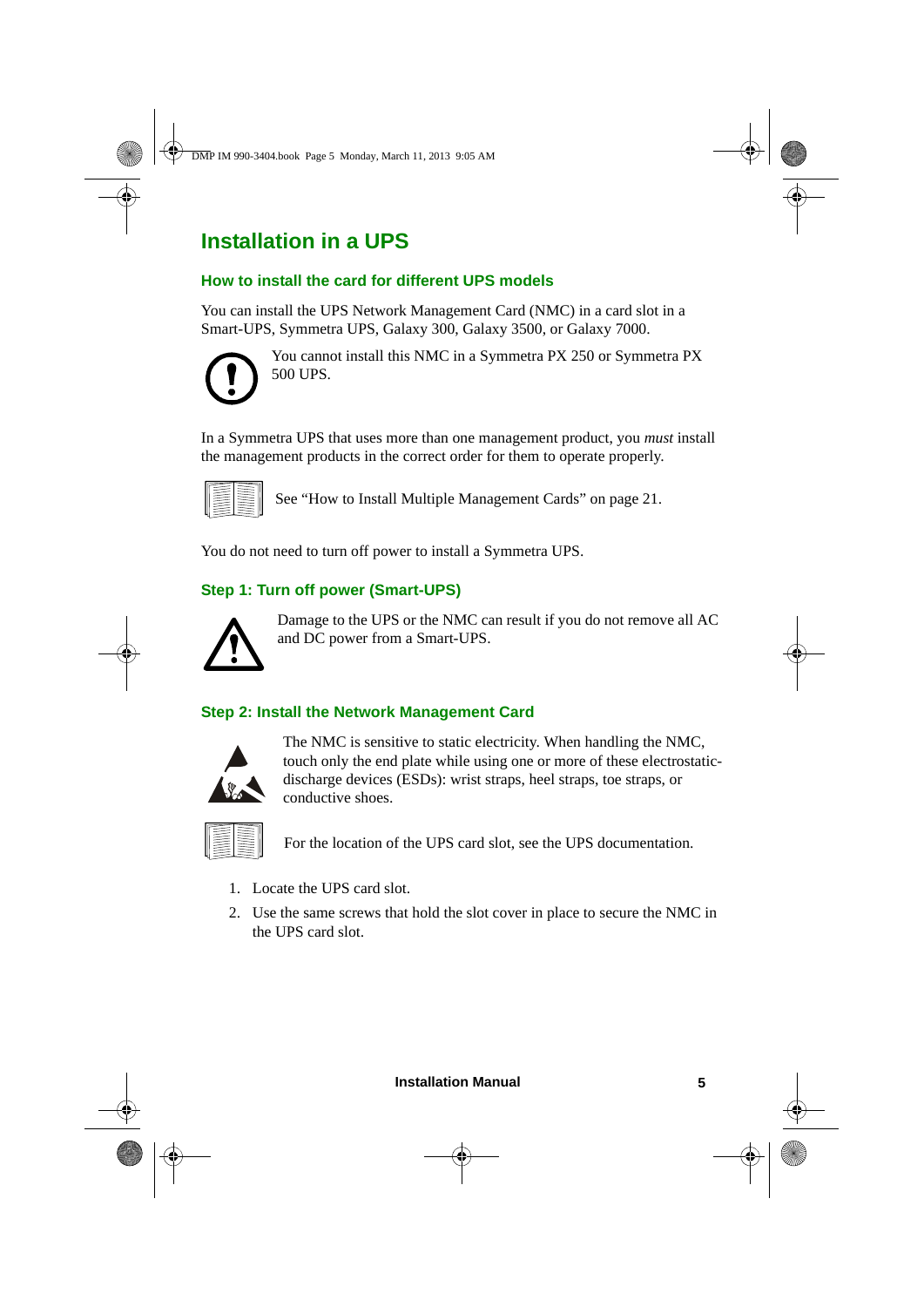3. Connect a network interface cable to the 10/100Base-T network connector **O** on the NMC.



#### <span id="page-9-0"></span>**Step 3: Restore power to the card slot**

To restore power to the card slot and energize the NMC, reconnect the UPS to its input power source and then turn on the UPS

#### <span id="page-9-1"></span>**Step 4: Configure the Network Management Card**



[See "Quick Configuration" on page 9.](#page-12-3)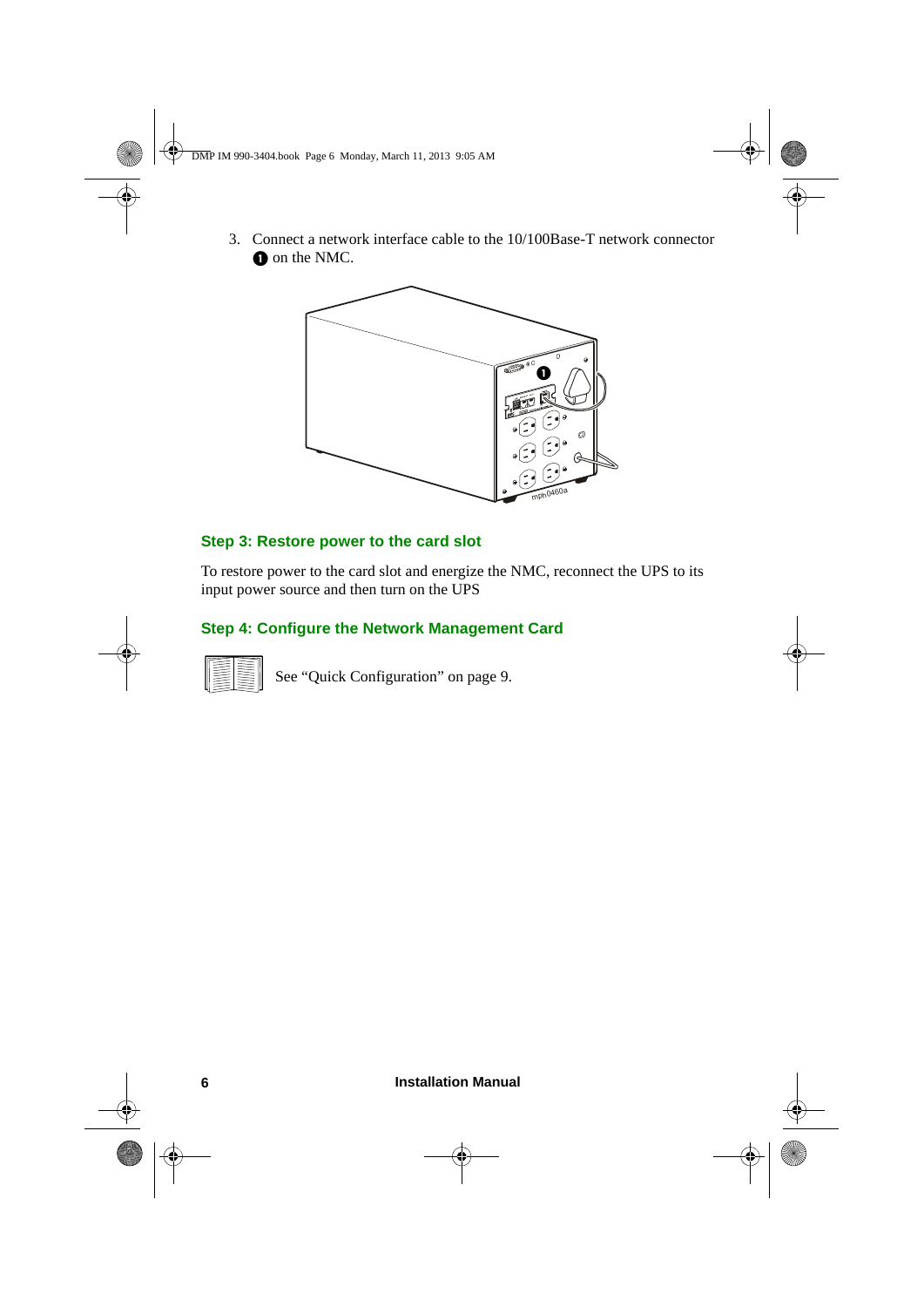### <span id="page-10-0"></span>**Expansion/Triple Chassis Installation**

#### <span id="page-10-1"></span>**When to use an Expansion Chassis**

Use an Expansion Chassis or a Triple Expansion Chassis if the UPS has no card slot available.

When you install the UPS Network Management Card (NMC) in the chassis, the NMC communicates with the UPS through the cable connection between the chassis and the UPS.

#### <span id="page-10-2"></span>**When to use the AC adapter (AP9505)**

Use the optional AC adapter with a chassis under the following circumstances:

- To connect the chassis to an independent AC input so that the NMC can continue to operate if the UPS is turned off or not operating.
- To provide the management products mounted in a Triple Expansion Chassis with more current than the UPS can provide through the UPS-tochassis cable.



A Smart-UPS or Symmetra UPS can provide up to 200 mA.

For information about the current requirements for management products, see ["How to Install Multiple Management Cards" on](#page-24-4)  [page 21.](#page-24-4)

#### <span id="page-10-3"></span>**Step 1: Disconnect the chassis from all power**

Make sure that the Expansion Chassis or Triple Expansion Chassis is disconnected from any power source:

- 1. Disconnect the chassis cable from the UPS.
- 2. If the chassis uses an AC adapter (AP9505), disconnect that adapter from the chassis.

#### <span id="page-10-4"></span>**Step 2: Install the Network Management Card**

If the UPS uses multiple management products, you must install them in the correct order for them to operate properly.



See ["How to Install Multiple Management Cards" on page 21](#page-24-4).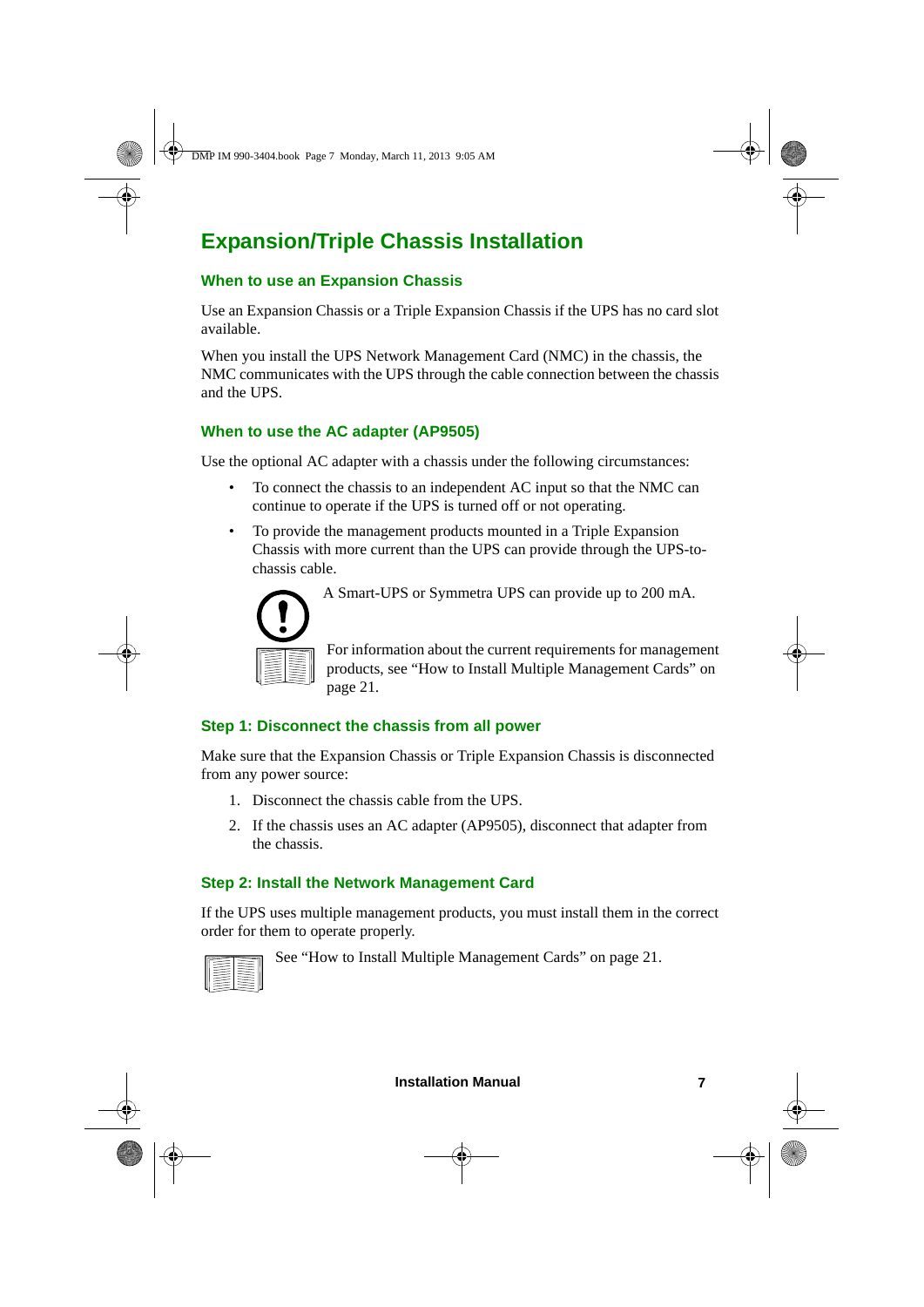

The UPS Network Management Card (NMC) is sensitive to static electricity. When handling the NMC, touch only the end plate while using one or more of these electrostatic-discharge devices (ESDs): wrist straps, heel straps, toe straps, or conductive shoes.

If a cable is connected to the serial port at the UPS or chassis, stop the APC service that uses that serial connection, and disconnect the cable.

- 1. If you are installing a chassis, connect the chassis to the UPS serial port.
- 2. Use the same screws that hold the expansion slot cover in place to secure the NMC in the chassis slot.



- 3. Connect a network interface cable to the 10/100Base-T network connector on the front panel of the NMC.
- 4. If you are using the AC Adapter (AP9505), connect the adapter to the chassis. Then connect the adapter to an independent AC input so that the NMC can continue to operate if the UPS is turned off or not operating.
- 5. If you disconnected a cable in step 1, reconnect that cable to the serial port at the chassis, and restart the associated APC service.
-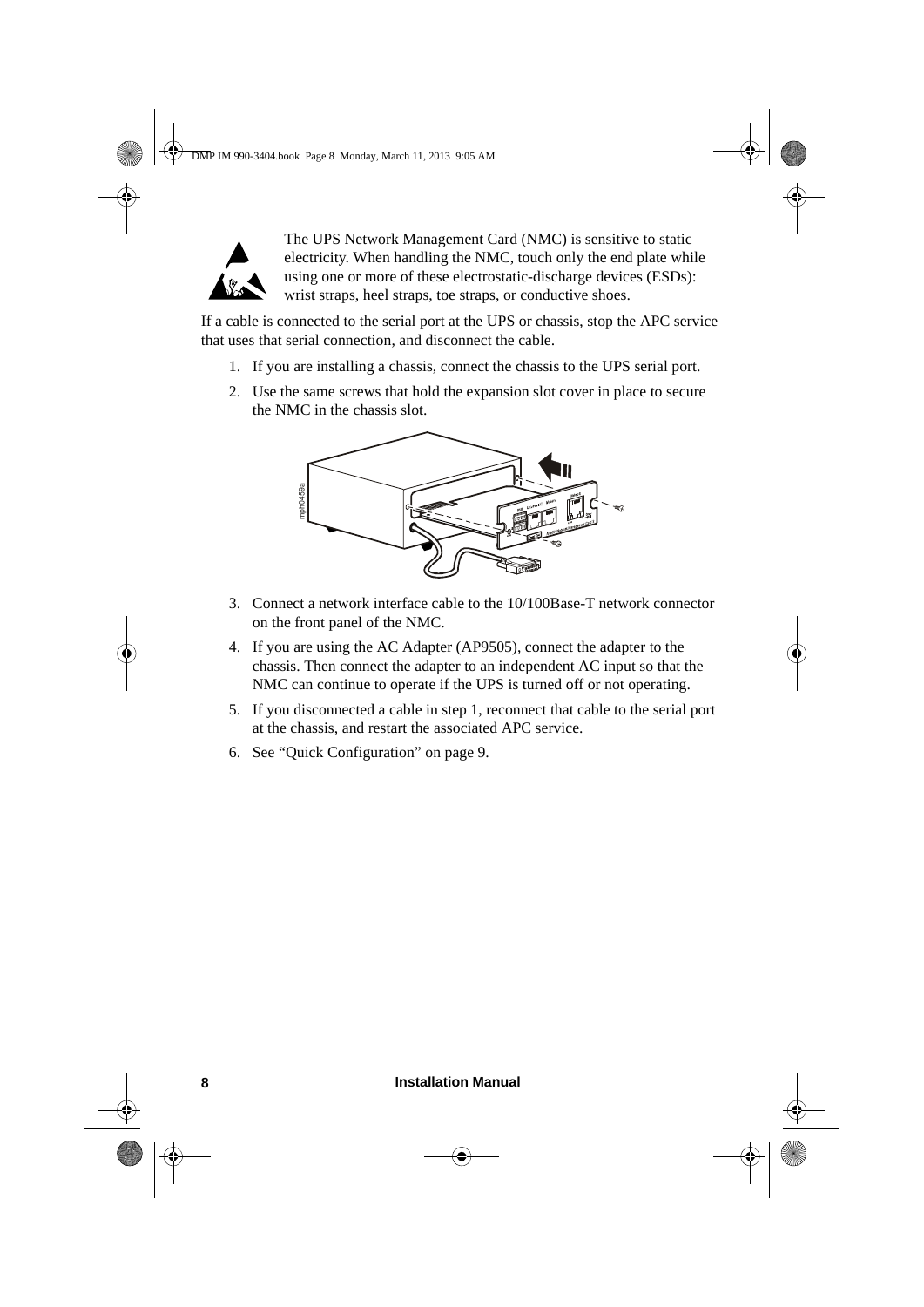### <span id="page-12-3"></span><span id="page-12-0"></span>**Quick Configuration**

#### <span id="page-12-1"></span>**Overview**



Disregard the procedures described in this chapter if you have StruxureWare Central as part of your system. See the documentation for your StruxureWare device for more information.

You must configure the following TCP/IP settings before the UPS Network Management Card (NMC) can operate on a network:

- IP address of the NMC
- Subnet mask
- Default gateway



If a default gateway is unavailable, use the IP address of a computer that is located on the same subnet as the NMC and that is usually running. The NMC uses the default gateway to test the network when traffic is very light.



Do not use the loopback address (127.0.0.1) as the default gateway address for the NMC. It disables the card and requires you to reset TCP/ IP settings to their defaults using a local serial login.



See "Watchdog Features" in the "Introduction" of the NMC *User's Guide* for more information about the watchdog role of the default gateway.

#### <span id="page-12-2"></span>**TCP/IP configuration methods**

Use one of the following methods to define the TCP/IP settings needed by the Network Management Card for IPv4:

- ["Device IP Configuration Utility" on page 10](#page-13-3)
- ["How to Recover from a Lost Password" on page 15](#page-18-1)
- Networked computer:
	- – ["Local access to the command line interface" on page 12](#page-15-1)
	- – ["Remote access to the command line interface" on page 13](#page-16-1)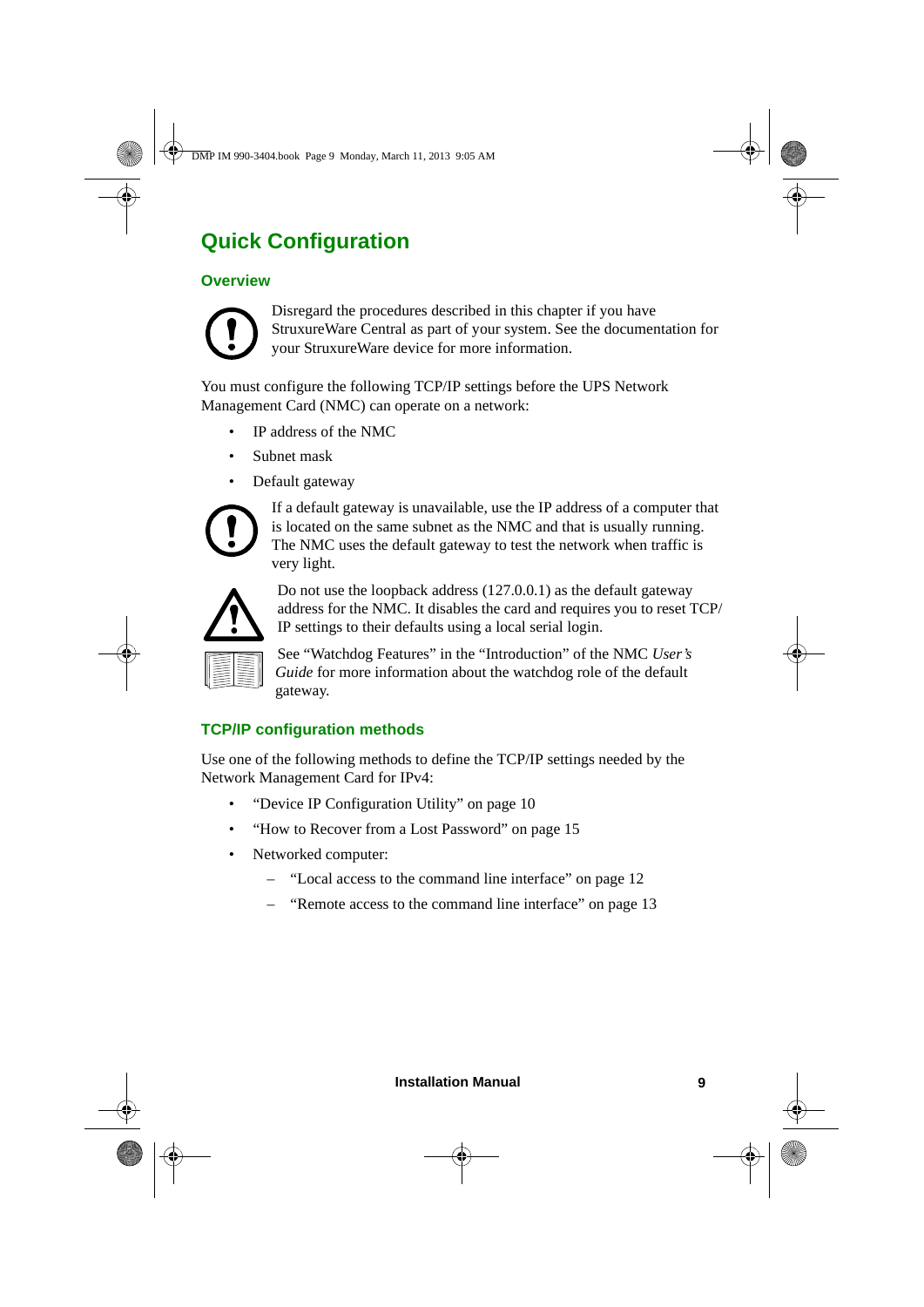#### <span id="page-13-3"></span><span id="page-13-2"></span><span id="page-13-0"></span>**Device IP Configuration Utility**

The Device IP Configuration Utility can discover Network Management Cards (NMC) that do not have an IP address assigned. Once discovered, you can configure the IP address settings for the cards.

You can also search for devices already on the network by entering an IP range to define the search. The Utility scans the IP addresses in the defined range and discovers cards that already have a DHCP-assigned IP address.



[For detailed information on the Utility, see the Knowledge Base on the](http://www.apc.com/)  [support page of the](http://www.apc.com/) www.apc.com website and search for FA156064 (the ID of the relevant article). To use the DHCP Option 12 (AOS 5.1.5 or higher), see Knowledge Base ID FA156110.

**System requirements.** The Utility runs on Microsoft Windows 2000, Windows Server® 2003, Windows Server 2012 and on both 32- and 64-bit versions of Windows XP, Windows Vista, Windows 2008, Windows 7 and Windows 8 operating systems.

This utility supports cards that have firmware version 3.0.x or higher and is for IPv4 only.

**Installation.** To install the Utility from the *Utility* CD:

- 1. If autorun is enabled, the user interface of the CD starts when you insert the CD. Otherwise, open the file **contents.htm** on the CD.
- 2. Click **Device IP Configuration Utility** and follow the instructions.

To install the Utility from a downloaded executable file:

- 1. Go to [www.apc.com/tools/download](http://www.apc.com/tools/download).
- 2. Download the Device IP Configuration Utility.
- 3. Run the executable file in the folder to which you downloaded it.

When installed, the Utility is available through the Windows menu options.

#### <span id="page-13-1"></span>**DHCP and BOOTP configuration**

The default TCP/IP configuration setting, **DHCP**, assumes that a properly configured DHCP server is available to provide TCP/IP settings to Network Management Cards. You can also configure the setting for BOOTP.



A user configuration (.ini) file can function as a BOOTP or DHCP boot file. For more information, see the TCP/IP configuration section of the Network Management Card *User's Guide*, available from the *Utility* CD or the APC Web site, www.apc.com.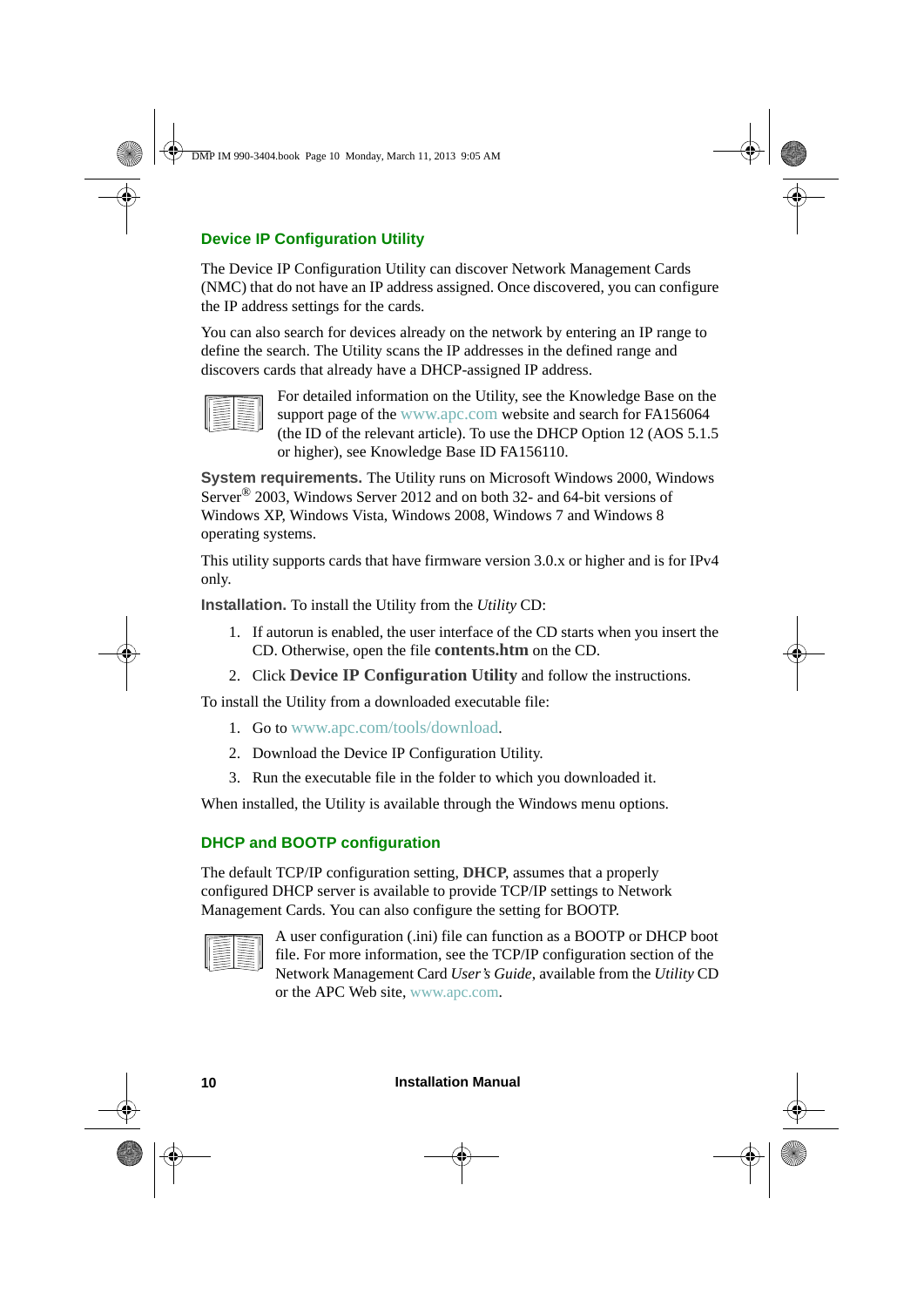

If neither of these servers is available, see ["Device IP Configuration](#page-13-3)  [Utility" on page 10](#page-13-3), ["Local access to the command line interface" on](#page-15-1)  [page 12,](#page-15-1) or ["Remote access to the command line interface" on page 13](#page-16-1)  to configure the needed TCP/IP settings.

**BOOTP.** For the Network Management Card to use a BOOTP server to configure its TCP/IP settings, it must find a properly configured RFC951-compliant BOOTP server.

In the BOOTPTAB file of the BOOTP server, enter the Network Management Card's MAC address, IP address, subnet mask, and default gateway, and, optionally, a bootup file name. Look for the MAC address on the bottom of the Network Management Card or on the Quality Assurance slip included in the package.

When the Network Management Card reboots, the BOOTP server provides it with the TCP/IP settings.

- If you specified a bootup file name, the Network Management Card attempts to transfer that file from the BOOTP server using TFTP or FTP. The Network Management Card assumes all settings specified in the bootup file.
- If you did not specify a bootup file name, you can configure the other settings of the Network Management Card remotely through its Web interface or command line interface; the user name and password are both **apc**, by default.



To create a bootup file, see your BOOTP server documentation.

**DHCP.** You can use an RFC2131/RFC2132-compliant DHCP server to configure the TCP/IP settings for the Network Management Card (NMC).



This section summarizes the NMC's communication with a DHCP server. For more detail about how a DHCP server can configure the network settings for a Network Management Card, see the NMC *User's Guide* on the *Utility* CD or on the website.

- 1. The NMC sends out a DHCP request that uses the following to identify itself:
	- A Vendor Class Identifier (APC by default)
	- A Client Identifier (by default, the MAC address of the NMC)
	- A User Class Identifier (by default, the identification of the application firmware installed on the NMC)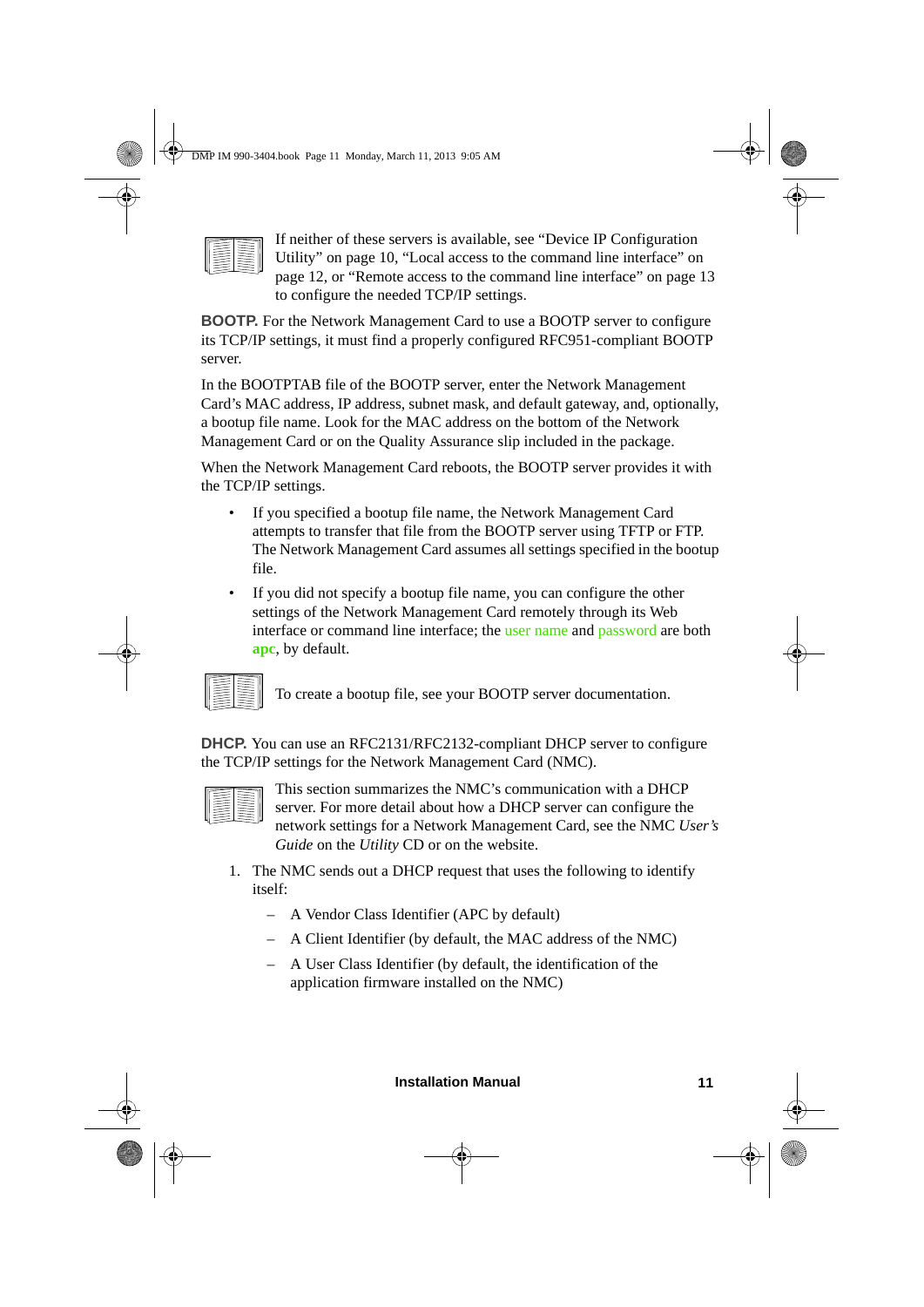2. A properly configured DHCP server responds with a DHCP offer that includes all the settings that the NMC needs for network communication. The DHCP offer also includes the Vendor Specific Information option (DHCP option 43). The NMC can be configured to ignore DHCP offers that do not encapsulate the APC cookie in DHCP option 43 using the following hexadecimal format. (The card does not require this cookie by default).

Option 43 = 01 04 31 41 50 43

where

- the first byte (01) is the code
- the second byte  $(04)$  is the length
- the remaining bytes (31 41 50 43) are the APC cookie.



See your DHCP server documentation to add code to the Vendor Specific Information option.



The NMC Web interface has options to utilize vendor-specific data to require the DHCP server to provide an "APC" cookie which will supply information to the NMC. See the User's Guide for information.

#### <span id="page-15-1"></span><span id="page-15-0"></span>**Local access to the command line interface**

You can use a computer connected to the serial port on the front of the Network Management Card to access the command line interface.

- 1. Select a serial port at the local computer, and disable any service that uses that port.
- 2. Use the provided serial cable (part number 940-0299) to connect the selected port to the serial port on the front panel of the Network Management Card.
- 3. Run a terminal program (such as HyperTerminal, TeraTerm, PuTTY) and configure the selected port for 9600 bps, 8 data bits, no parity, 1 stop bit, and no flow control. Save the changes.
- 4. Press ENTER, repeatedly if necessary, to display the **User Name** prompt.
- 5. Use **apc** for the user name and password.



See ["Command line interface" on page](#page-17-2) 14 to finish the configuration.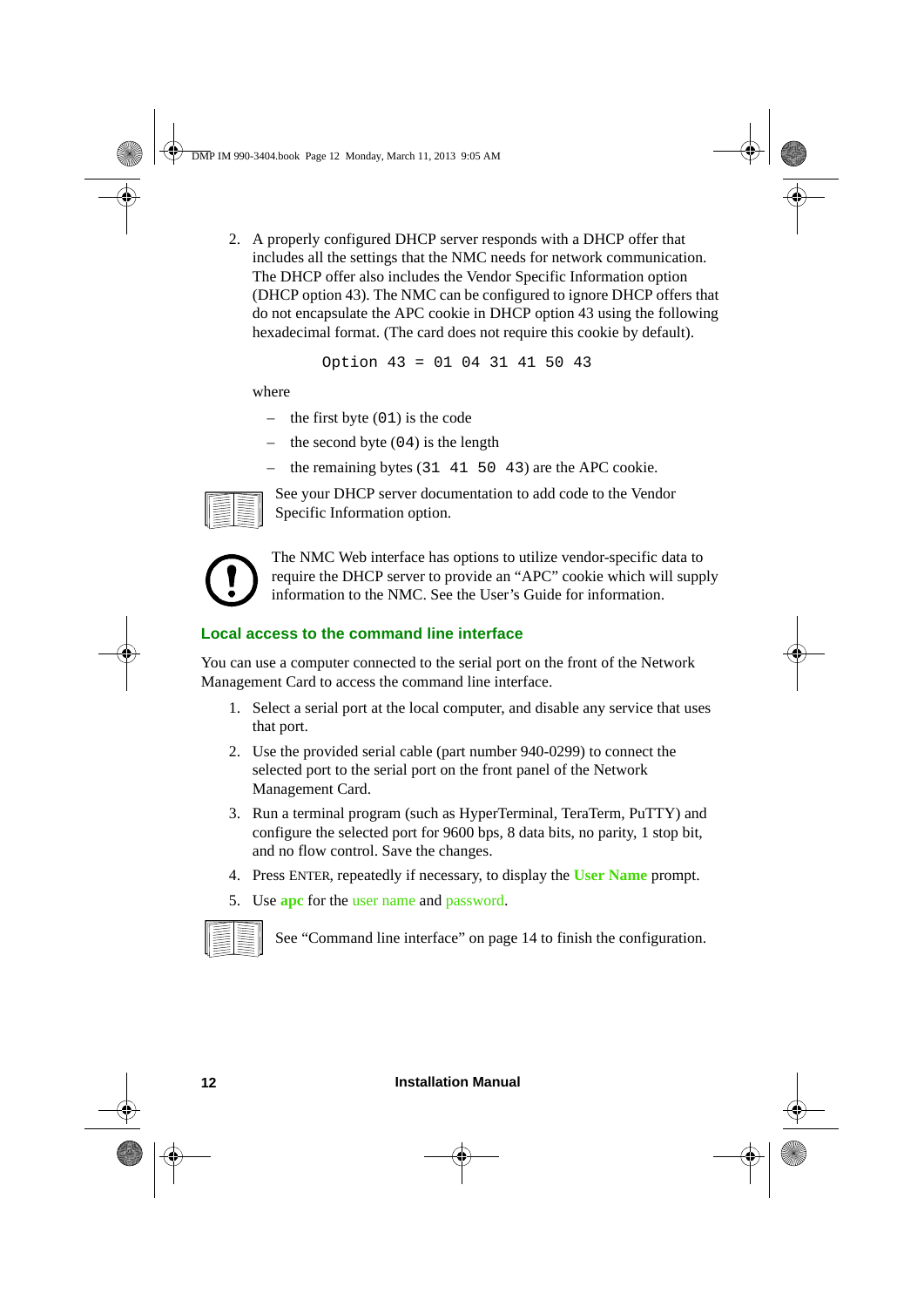#### <span id="page-16-1"></span><span id="page-16-0"></span>**Remote access to the command line interface**

From any computer on the same network as the Network Management Card, you can use ARP and Ping to assign an IP address to the Network Management Card, and then use Telnet to access its command line interface and configure the other TCP/IP settings.



After the Network Management Card has its IP address configured, you can use Telnet, without first using ARP and Ping, to access that Network Management Card.

1. Use the MAC address of the Network Management Card in the ARP command to define the IP address.

Note: Look for the MAC address on the bottom of the Network Management Card or on the Quality Assurance slip included in the package.

For example, to define 156.205.14.141 as the IP address of a Network Management Card with 00 c0 b7 63 9f 67 as its MAC address, use one of the following commands:

– Windows command format:

arp -s 156.205.14.141 00-c0-b7-63-9f-67

– LINUX command format:

arp -s 156.205.14.141 00:c0:b7:63:9f:67

- 2. Use Ping with a size of 113 bytes to assign the IP address defined by the ARP command. For the IP address defined in step 1, use one of the following commands:
	- Windows command format:

ping 156.205.14.141 -l 113

– LINUX command format:

ping 156.205.14.141 -s 113

3. Use Telnet to access the Network Management Card at its newly assigned IP address. For example:

telnet 156.205.14.141

4. Use **apc** for both user name and password.



See ["Command line interface" on page](#page-17-2) 14 to finish the configuration.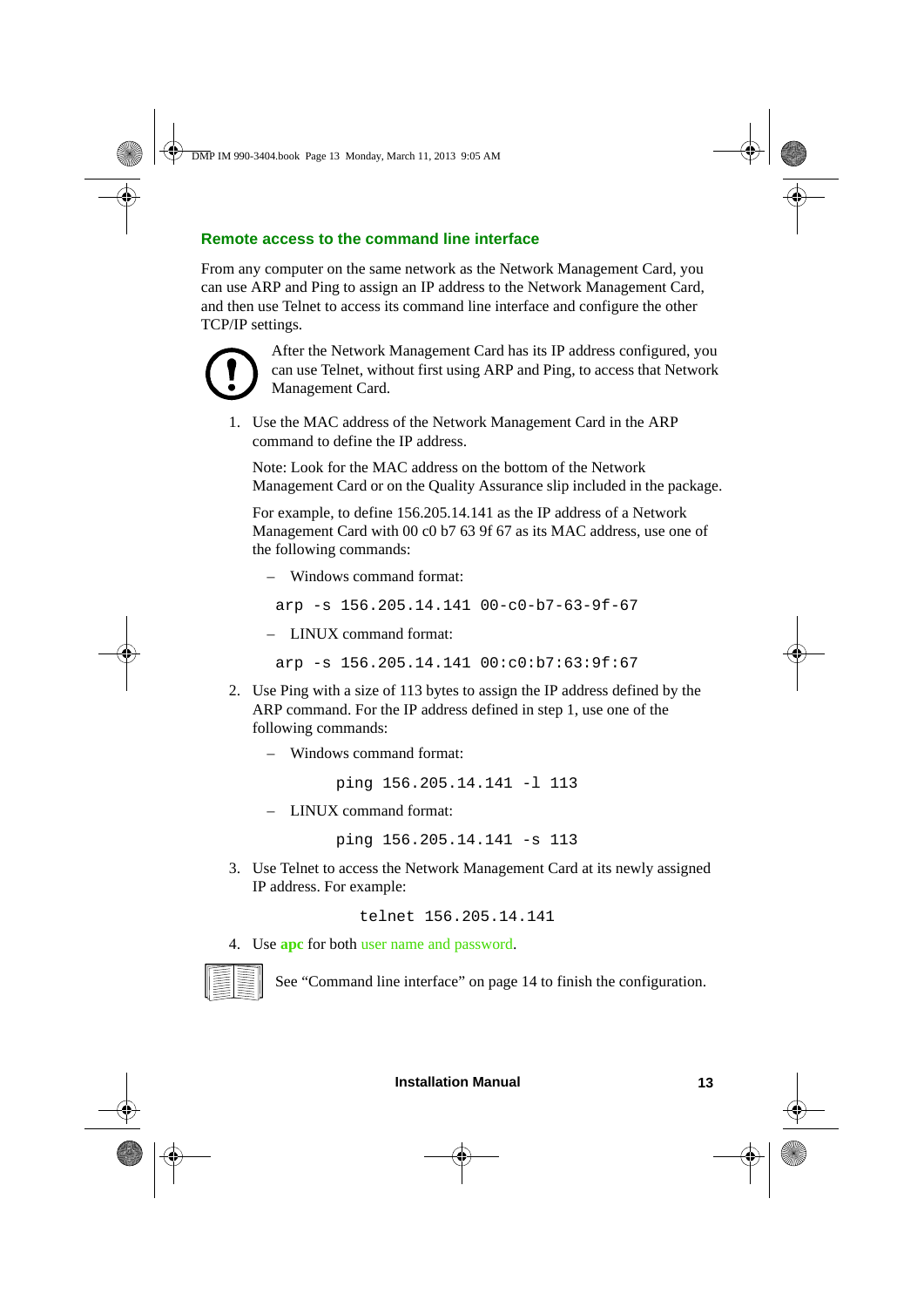#### <span id="page-17-2"></span><span id="page-17-0"></span>**Command line interface**

After you log on at the command line interface, as described in ["Local access to the](#page-15-1)  [command line interface" on page 12](#page-15-1) or ["Remote access to the command line](#page-16-1)  [interface" on page 13](#page-16-1), you can manually configure network settings.

- 1. Contact your network administrator to obtain the IP address, subnet mask, and default gateway for the Network Management Card.
- 2. Use these three commands to configure network settings. (Text in italics indicates a variable.)
	- a. tcpip -i *yourIPaddress*
	- b. tcpip -s *yourSubnetMask*
	- c. tcpip -g *yourDefaultGateway*

For each variable, type a numeric value that has the format *xxx.xxx.xxx.xxx*.

For example, to set a system IP address of 156.205.14.141, type the following command and press ENTER: tcpip -i 156.205.14.141

3. Type reboot. The Network Management Card restarts to apply the changes.

#### <span id="page-17-1"></span>**.INI file utility**

You can use the .INI file export utility to export .INI file settings from configured NMCs to one or more unconfigured NMCs. The utility and documentation are included on the Network Management Card *Utility* CD.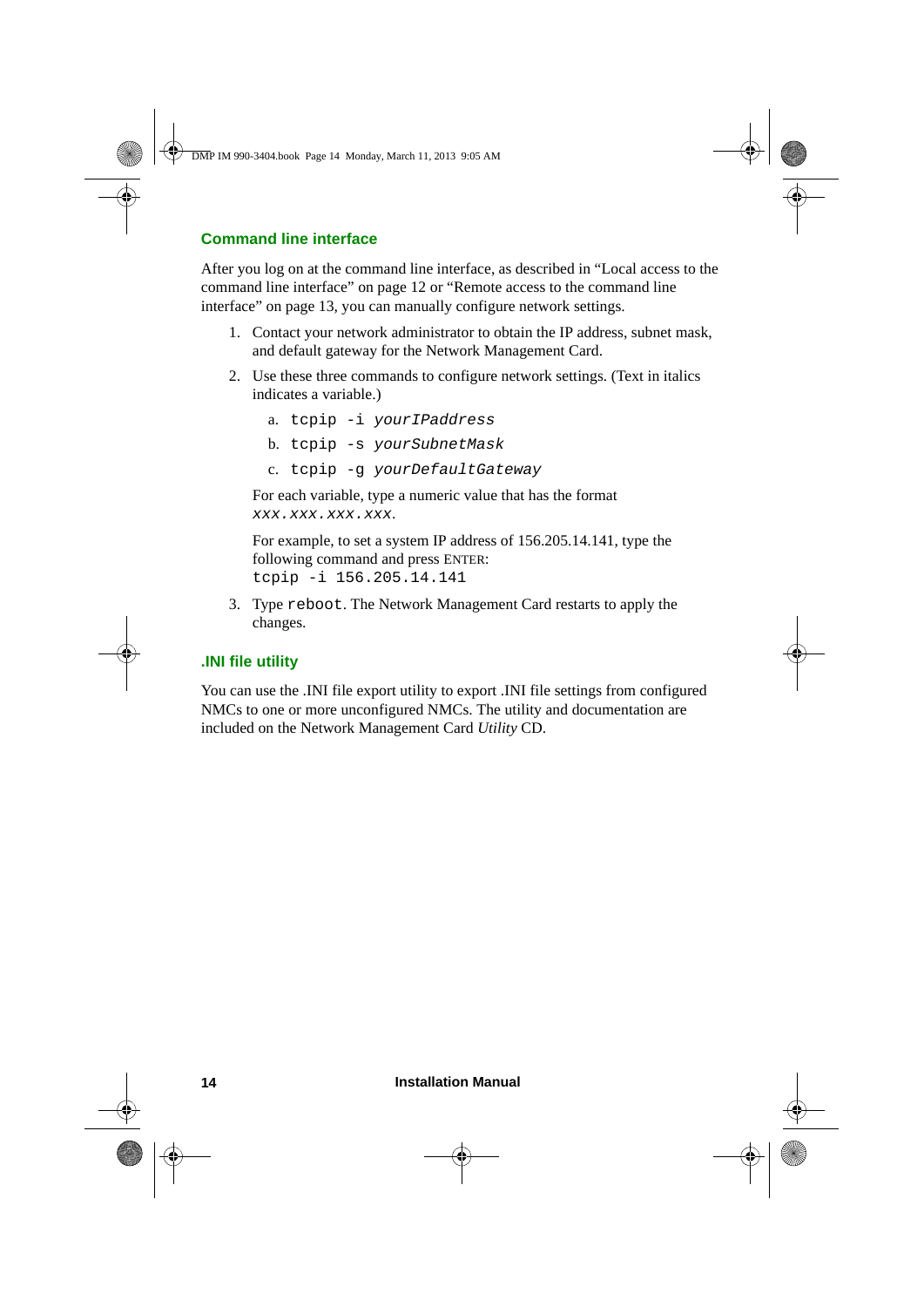### <span id="page-18-1"></span><span id="page-18-0"></span>**How to Recover from a Lost Password**

You can use a local computer that connects to the Network Management Card through the serial port to access the command line interface.

- 1. Select a serial port at the local computer, and disable any service that uses that port.
- 2. Connect the provided serial cable (part number 940-0299) to the selected port at the computer and to the configuration port at the Network Management Card.
- 3. Run a terminal program (such as  $HyperTerminal<sup>®</sup>$ ) and configure the selected port for 9600 bps, 8 data bits, no parity, 1 stop bit, and no flow control.
- 4. Press ENTER, repeatedly if necessary, to display the **User Name** prompt. If you are unable to display the **User Name** prompt, verify the following:
	- The serial port is not in use by another application.
	- The terminal settings are correct as specified in step 3.
	- The correct cable is being used as specified in step 2.
- 5. Press the **Reset** button. The Status LED will flash alternately orange and green. Press the **Reset** button a second time immediately while the LED is flashing to reset the user name and password to their defaults temporarily.
- 6. Press ENTER, repeatedly if necessary, to display the **User Name** prompt again, then use the default, **apc,** for the user name and password. (If you take longer than 30 seconds to log on after the **User Name** prompt is redisplayed, you must repeat step 5 and log on again.)
- 7. At the command line interface, use the following commands to change the **Password** setting, which is **apc** at this stage:

user -n <user name> -pw <user password>

For example, to change the Super User password to **XYZ**, type:

user -n apc -pw XYZ

8. Type quit or exit to log off, reconnect any serial cable you disconnected, and restart any service you disabled.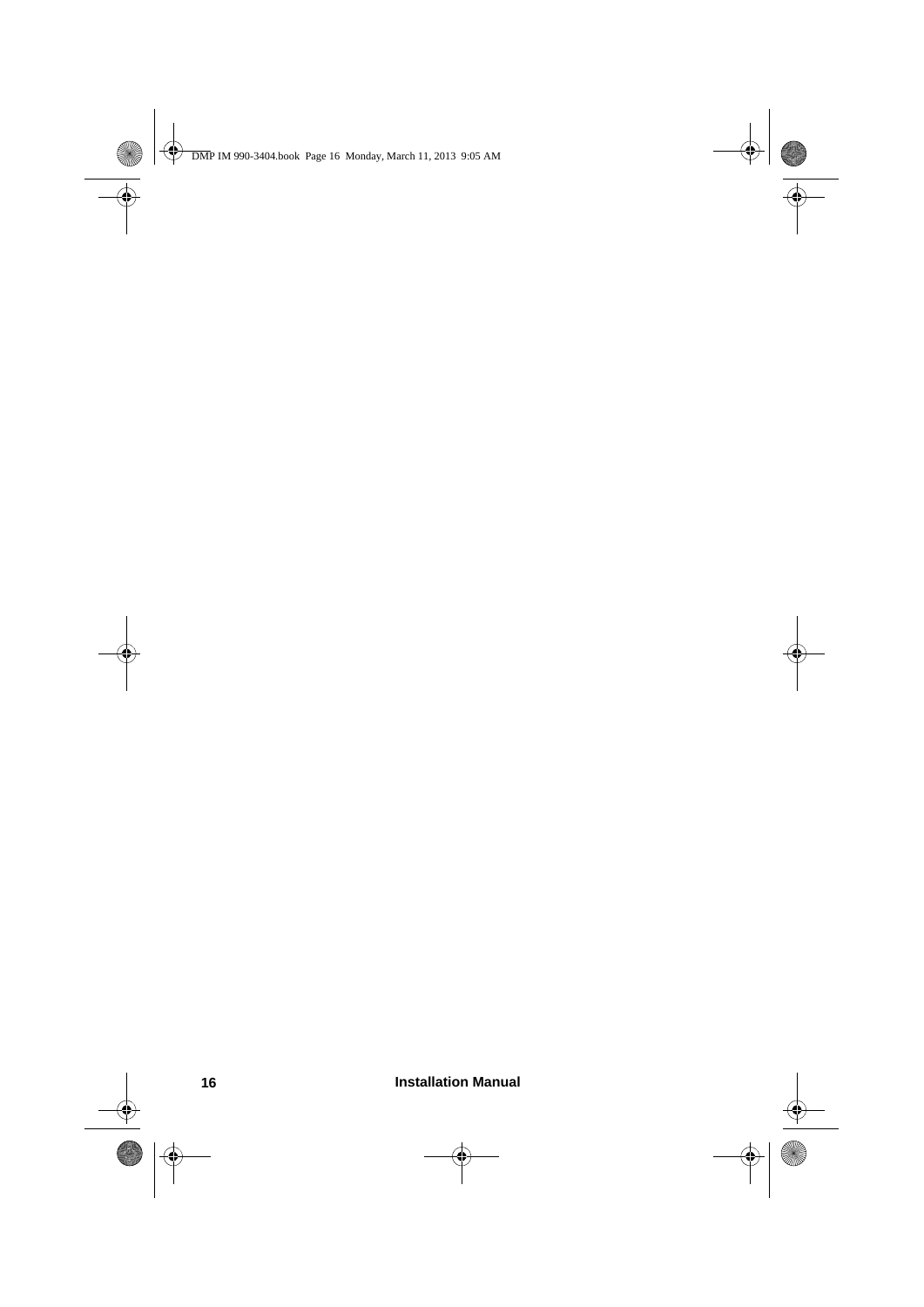### <span id="page-20-0"></span>**How to Access a Configured Network Management Card**

#### <span id="page-20-1"></span>**Overview**

After the UPS Network Management Card (NMC) is running on your network, you can use the interfaces summarized here: Web interface, Telnet and SSH, SNMP, FTP, and SCP.



For more information about the interfaces, see the *User's Guide*.

#### <span id="page-20-2"></span>**Web interface**

Use Microsoft Internet Explorer<sup>®</sup> (IE) 7.x or higher (on Windows operating systems only) or Mozilla<sup>®</sup> Firefox<sup>®</sup> 3.0.6 or higher (on all operating systems) to access the Web interface of the Network Management Card. Other commonly available browsers may work but have not been fully tested by APC.

You can use either of the following protocols when you use the Web interface:

- The HTTP protocol (enabled by default), which provides authentication by user name and password but no encryption.
- The HTTPS protocol, which provides extra security through Secure Socket Layer (SSL); encrypts user names, passwords, and data being transmitted; and authenticates Network Management Cards by means of digital certificates.

To access the Web interface and configure the security of your device on the network:

- 1. Address the Network Management Card by its IP address (or its DNS name, if a DNS name is configured).
- 2. Enter the user name and password (by default, **apc** and **apc** for an Administrator).
- 3. To enable or disable the HTTP or HTTPS protocol, use the NMC Web interface.



See the *Security Handbook*, available on the Network Management Card *Utility* CD or from the APC Web site, www.apc.com, for more information on selecting and configuring network security.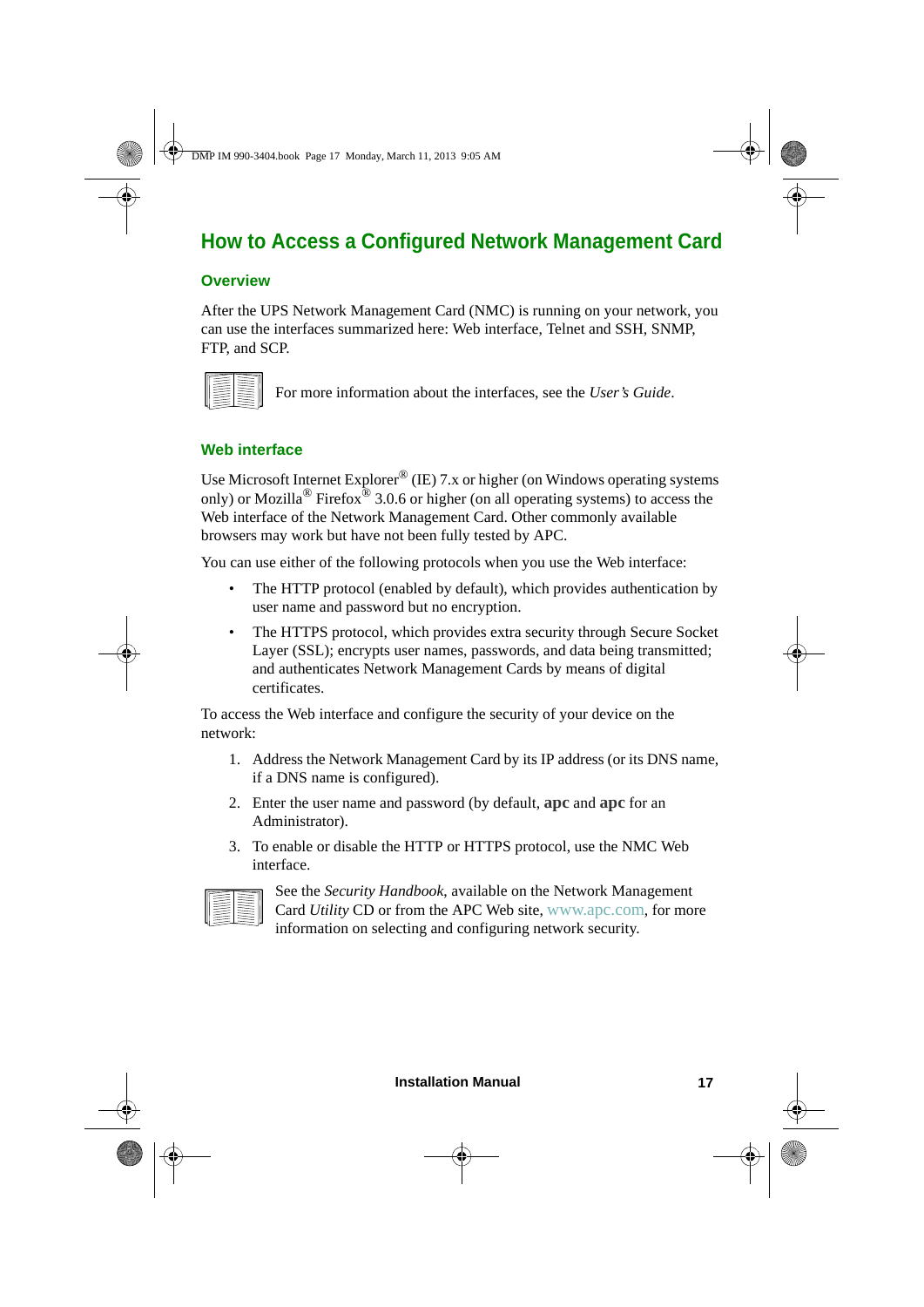#### <span id="page-21-0"></span>**Telnet and SSH**

You can access the command line interface through Telnet or Secure SHell (SSH), depending on which is enabled. To enable these access methods, use the NMC Web interface. By default, Telnet is enabled.

**Telnet for basic access.** Telnet provides the basic security of authentication by user name and password, but not the high-security benefits of encryption. To use Telnet to access the command line interface of the Network Management Card from any computer on the same subnet:

1. At a command prompt, use the following command line, and press ENTER:

telnet *address*

As *address*, use the Network Management Card's IP address (or DNS name, if configured).

2. Enter the user name and password (by default, **apc** and **apc** for an Administrator, or **device** and **apc** for a Device User).

**SSH for high-security access.** If you use the high security of SSL for the Web interface, use Secure SHell (SSH) for access to the command line interface. SSH encrypts user names, passwords, and transmitted data.

The interface, user accounts, and user access rights are the same whether you access the command line interface through SSH or Telnet, but to use SSH, you must first configure SSH and have an SSH client program installed on your computer.



See the *User's Guide* for more information on configuring and using SSH.

#### <span id="page-21-1"></span>**Simple Network Management Protocol (SNMP)**

**SNMPv1 only.** After you add the PowerNet<sup>®</sup> MIB to a standard SNMP MIB browser, you can use that browser to access the Network Management Card. All user names, passwords, and community names for SNMP are transferred over the network as plain text. The default read community name is **public**; the default read/ write community name is **private**.

**SNMPv3 only.** For SNMP GETs, SETs, and trap receivers, SNMPv3 uses a system of user profiles to identify users. An SNMPv3 user must have a user profile assigned in the MIB software program to perform GETs and SETs, browse the MIB, and receive traps. The default settings are **no authentication** and **no privacy**.



To use SNMPv3, you must have a MIB program that supports SNMPv3.

The Network Management Card supports SHA or MD5 authentication and AES or DES encryption.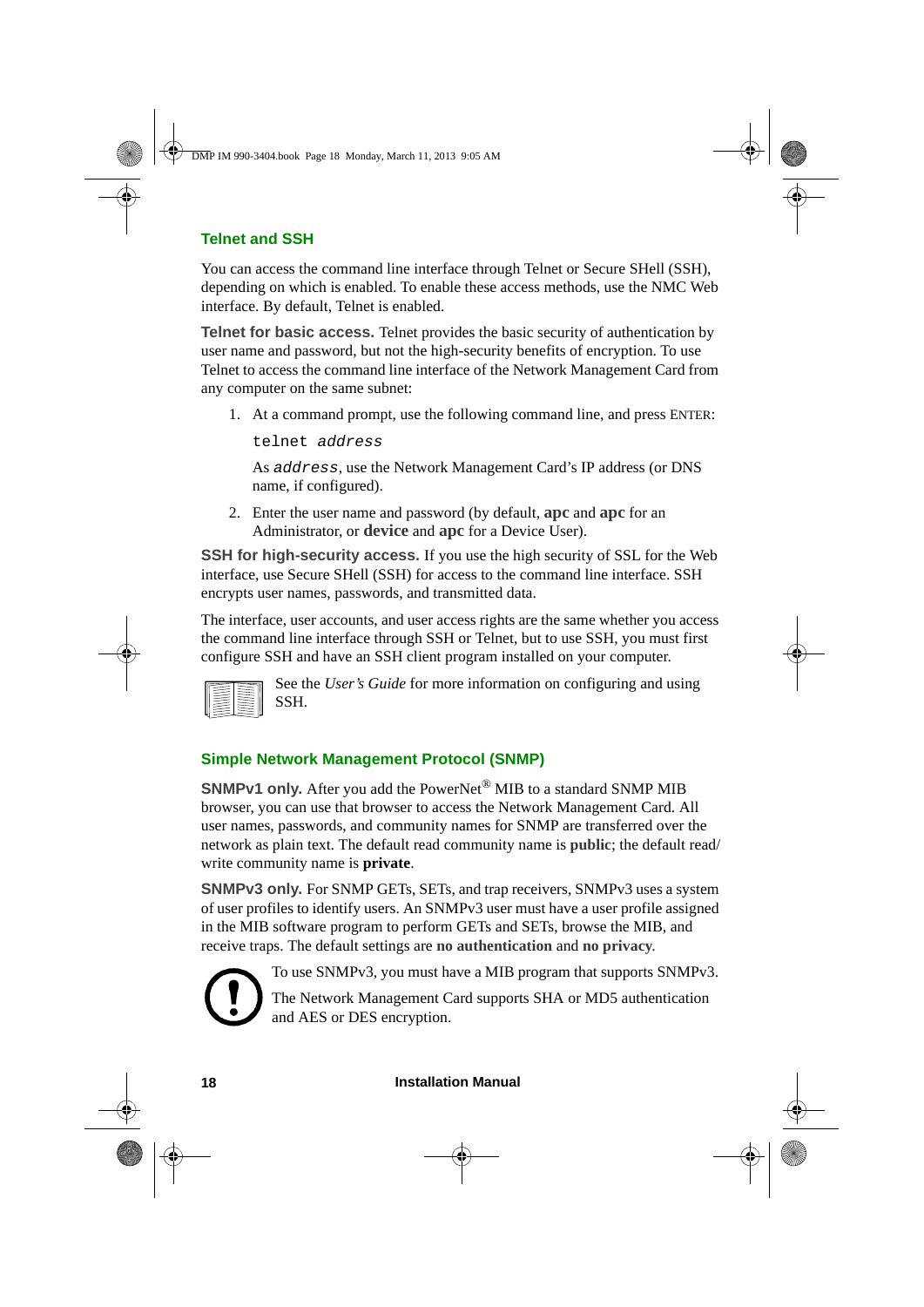**SNMPv1 and SNMPv3.** To use StruxureWare Central to manage the Network Management Card on the public network of an StruxureWare system, you must have SNMPv1 enabled in the unit interface. Read access allows StruxureWare Central to receive traps from the Network Management Card. Write access is required while you set StruxureWare Central as a trap receiver.

To enable or disable SNMP access, you must be an Administrator. Use the NMC Web interface to set it up.

#### <span id="page-22-0"></span>**FTP and SCP**

You can use FTP (enabled by default) or SCP to transfer downloaded firmware to the Network Management Card, or to access a copy of the Network Management Card's event or data logs.

To use StruxureWare Central to manage the UPS, you must have the **FTP Server** option enabled in the Network Management Card interface.

To enable or disable FTP server access, you must be an Administrator. Use the NMC Web interface to set it up.

| ı<br>ı<br>ı      |  |
|------------------|--|
| ı<br>ı<br>ı<br>ı |  |
|                  |  |

To transfer firmware, see the *User's Guide*.

To retrieve a copy of the event or data log, see the *User's Guide*.

#### <span id="page-22-1"></span>**Manage the security of your system**

| u | ٠ |
|---|---|

For detailed information on enhancing the security of your system after installation and initial configuration, see the *Security Handbook*, available on the Network Management Card *Utility* CD and on the APC Web site, www.apc.com.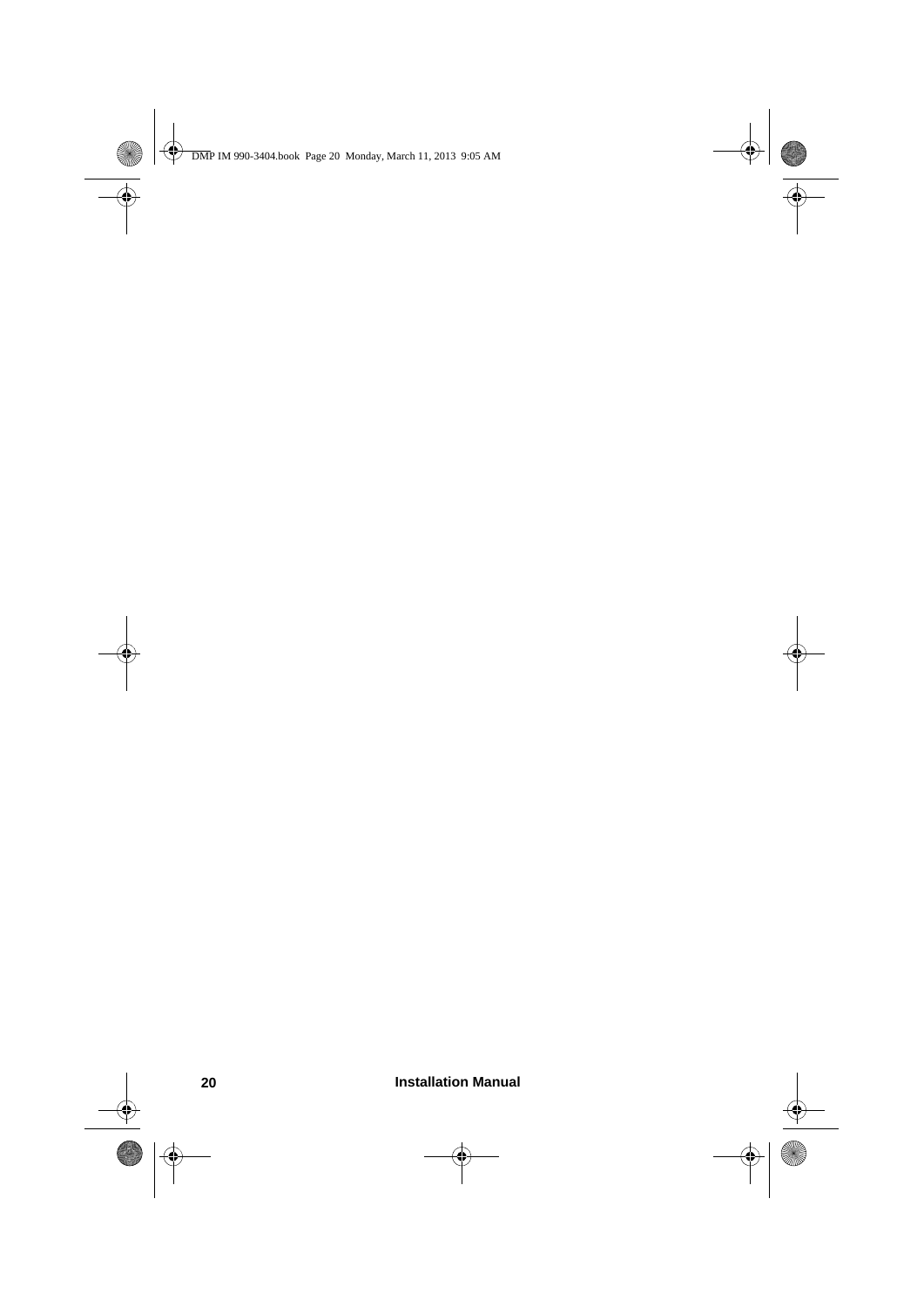### <span id="page-24-4"></span><span id="page-24-0"></span>**How to Install Multiple Management Cards**

#### <span id="page-24-1"></span>**Overview**

When installing more than one management card, such as the Network Management Card (NMC), the Out-of-Band Management Card, etc., you must install the cards in the order described in this document. This is because they share a serial link with the UPS. Installing the cards in any other order might result in operational failure.

#### <span id="page-24-5"></span><span id="page-24-2"></span>**Before you start**

The following table identifies the priority of the cards you will be installing. Management cards that have more control over the UPS have higher priority.

- Level 6: Exerts total control
- Level 5: Exerts wide, but not total, control
- Level 4: Exerts limited control
- Level 3: Passes commands to the UPS
- Level 2: Exerts no control
- Level 1: Exerts no control and must be installed closest to the UPS

<span id="page-24-6"></span>

| <b>Management Card</b>                                               | <b>Priority</b> |  |
|----------------------------------------------------------------------|-----------------|--|
| Network Management Card <sup>1</sup> (AP9630, AP9631)                | Level 6         |  |
| Out-of-Band Management Card (AP9608)                                 | Level 5         |  |
| Relay I/O Module (AP9613, AP9610)                                    | Level 4         |  |
| Interface Expander Card (AP9607)                                     | Level 3         |  |
| Building Management Integration Card <sup>2</sup> (AP9622)           | Level 2         |  |
| <b>Environmental Monitoring Card</b>                                 | Level 1         |  |
| 1. Attach no more than two Network Management Cards to a UPS.        |                 |  |
| 2. Attach only one Building Management Integration Card to a<br>UPS. |                 |  |

#### <span id="page-24-3"></span>**Two models of expansion chassis**

If you need management card slots in addition to those in your UPS, use one or more expansion chassis available.

| <b>Chassis</b>                       | <b>Compatible UPS Devices</b>                                 |
|--------------------------------------|---------------------------------------------------------------|
| Expansion Chassis (AP9600), one slot | UPS devices that are not<br>installed in a rack or enclosure. |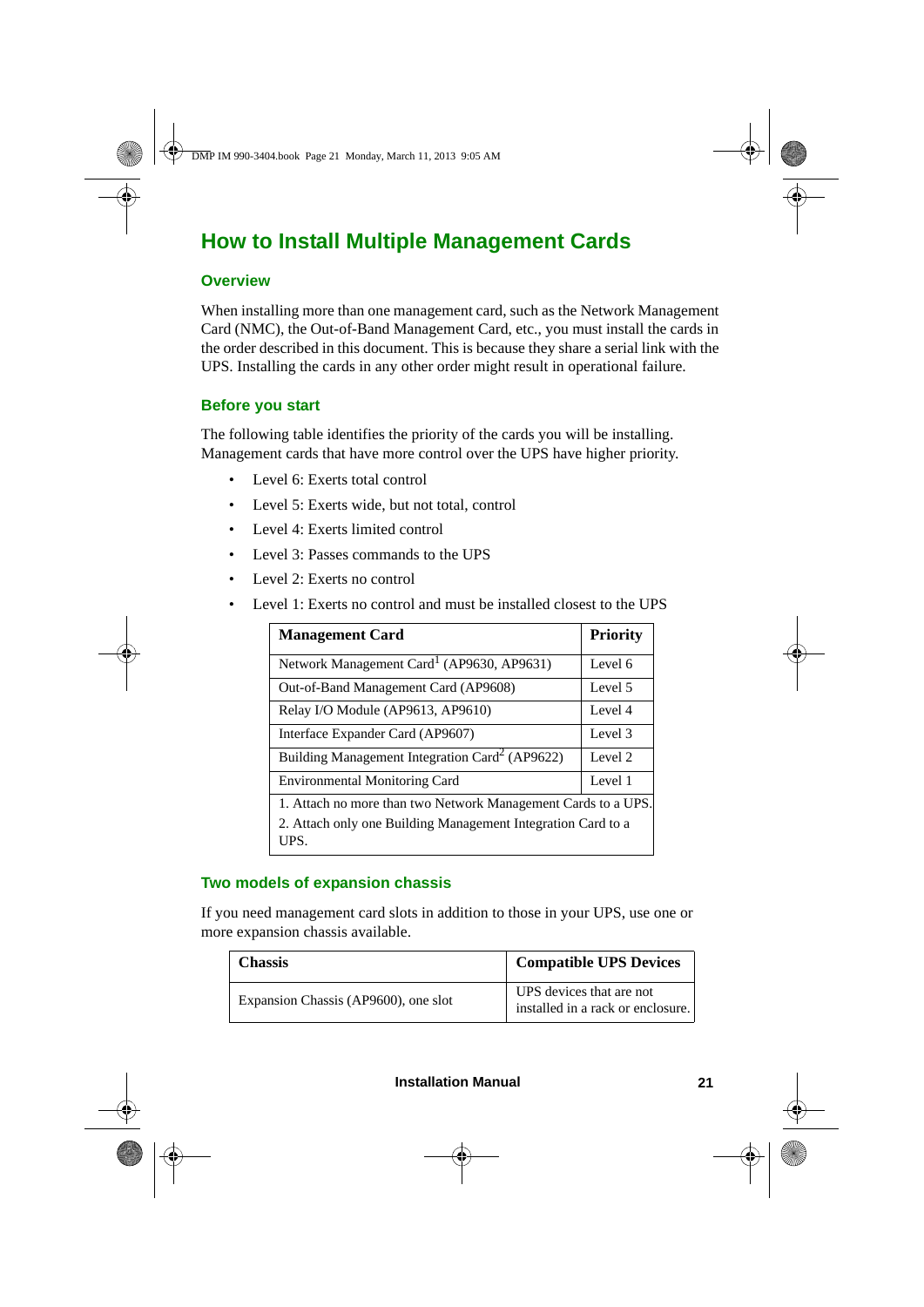| <b>Chassis</b>                                       | <b>Compatible UPS Devices</b> |
|------------------------------------------------------|-------------------------------|
| Triple Expansion Chassis (AP9604BLK), three<br>slots | All UPS devices               |

#### <span id="page-25-3"></span><span id="page-25-0"></span>**Installing cards in an expansion chassis**

Install the lowest-priority cards in any available card slots in the UPS, and then use an expansion chassis for remaining higher-priority cards. In a Triple Expansion Chassis:

- Install each card, starting with the lowest priority (see "Before you start" on [page 21](#page-24-5)) in the lowest-numbered slot.
- If you are installing an NMC, install it in slot 3, even if you are leaving another slot empty.



#### <span id="page-25-1"></span>**Installing cards in an expansion chassis set up serially**

If you have increased your management card capacity by connecting multiple expansion chassis serially (in a cascading setup), install the NMC in the highestnumbered slot, and the Out-of-Band Management Card in the second-highestnumbered slot of the chassis installed farthest from the UPS.



**Warning: Do not attach more than two NMCs or one Building Management Integration Card to a UPS.**

If the NMC is pre-installed in the UPS, refer instead to ["When an NMC has been](#page-26-0)  [pre-installed." on page 23](#page-26-0)

#### <span id="page-25-2"></span>**Installing cards in a Symmetra UPS**

If you are installing an NMC without an attached expansion chassis, install that card in the highest numbered slot, even if you are leaving other slots empty. If you are using an expansion chassis, see ["Installing cards in an expansion chassis" on](#page-25-3)  [page 22.](#page-25-3)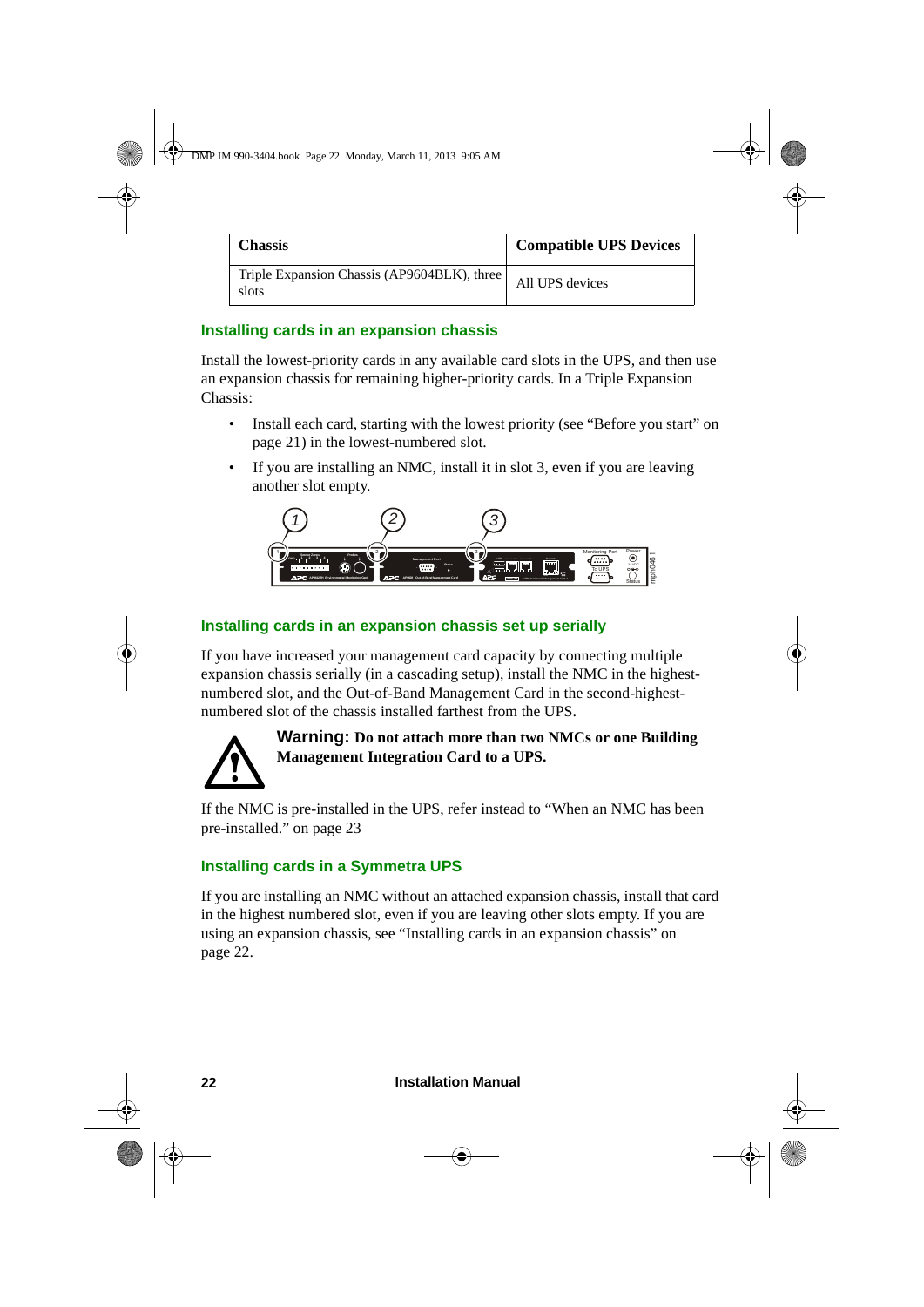For Symmetra models with 4, 3, or 2 slots, install each card, starting with the lowest priority (as listed in the table on [page](#page-24-6) 21) in the lowest numbered slot. Use the following illustrations to determine model-specific slot numbering.

When 4 slots are available, arranged in a horizontal row, the lowest-numbered slot is at the right.



- When slots are arranged in a vertical column:
	- If 3 slots are available, the lowest-numbered slot is at the top (as shown in the following illustration).
	- If 2 slots are available, the lowest-numbered slot is at the bottom (as shown in the following illustration).



<span id="page-26-0"></span>**When an NMC has been pre-installed.** For Symmetra UPS models that are shipped with a Network Management Card already installed (such as Symmetra RM models), the UPS itself may have only one remaining card slot available. Referring to the table on page 1, install the lowest priority card in the UPS and use one or more expansion chassis for any other cards, as described beginning on page 2.

To use an Out-of-Band Management Card, install it in the highest-numbered slot of the expansion chassis farthest from the UPS.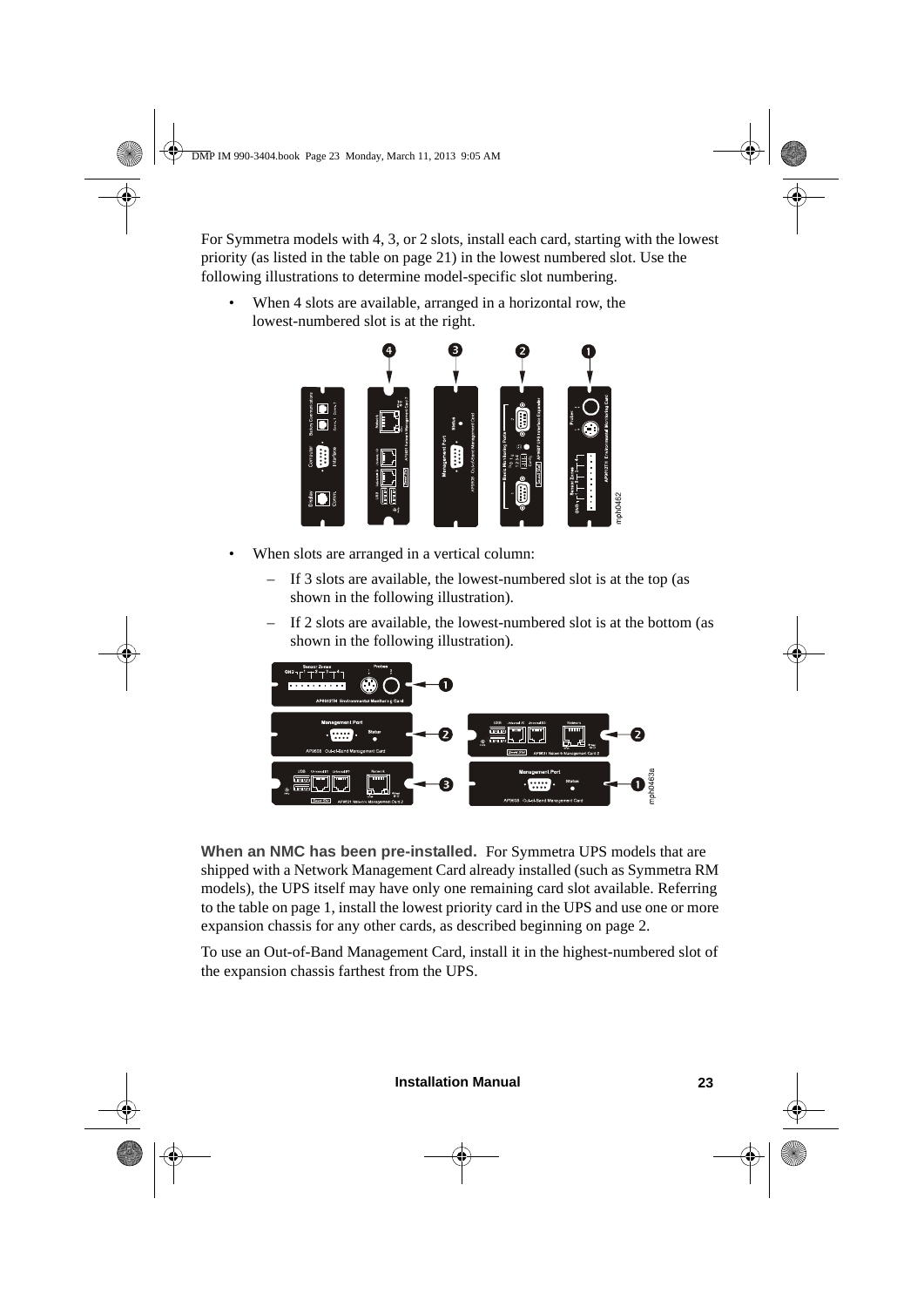**Installation Manual**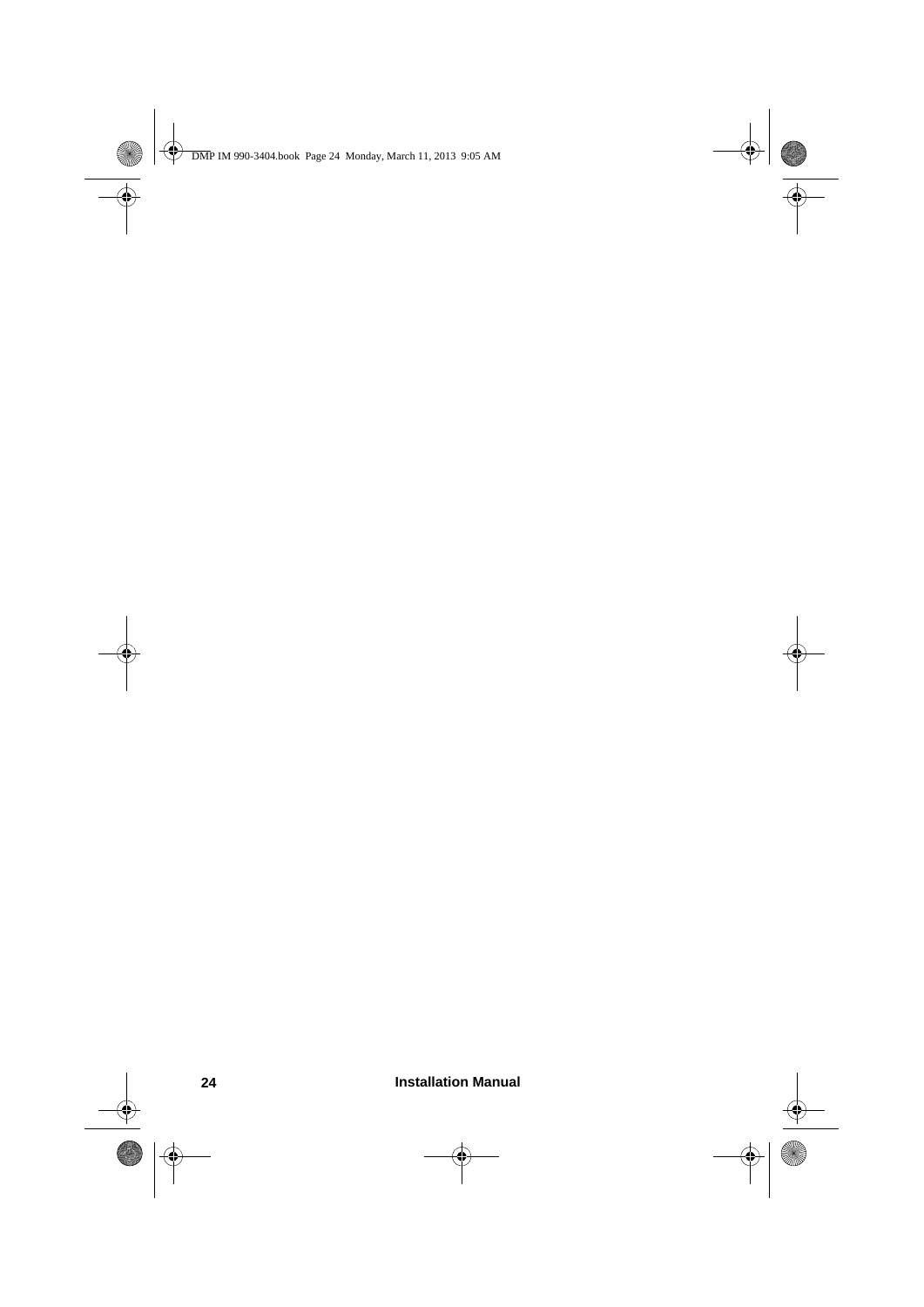### <span id="page-28-0"></span>**Specifications**

**Physical** 

| 38.1 x 120.7 x 108.0 mm (1.50 x 4.75 x 4.25 in)                                                       |
|-------------------------------------------------------------------------------------------------------|
| $0.14$ kg $(0.30$ lb)                                                                                 |
| $0.91$ kg $(2.00$ lb)                                                                                 |
|                                                                                                       |
|                                                                                                       |
| 0 to 3000 m (0 to 10,000 ft)                                                                          |
| 0 to $15000 \text{ m}$ (0 to $50,000 \text{ ft}$ )                                                    |
|                                                                                                       |
| 0 to $45^{\circ}$ C (32 to 113 $^{\circ}$ F)                                                          |
| -5 to 45 $^{\circ}$ C (23 to 113 $^{\circ}$ F)                                                        |
| 0 to 95%, non-condensing                                                                              |
|                                                                                                       |
| FCC Class A, VCCI Class A, ICES-003 Class<br>A, EN 55022 Class A, AS/NZS CISPR 22,<br>GOST-R 51318.22 |
| GOST-R 51318.24, EN 55024                                                                             |
|                                                                                                       |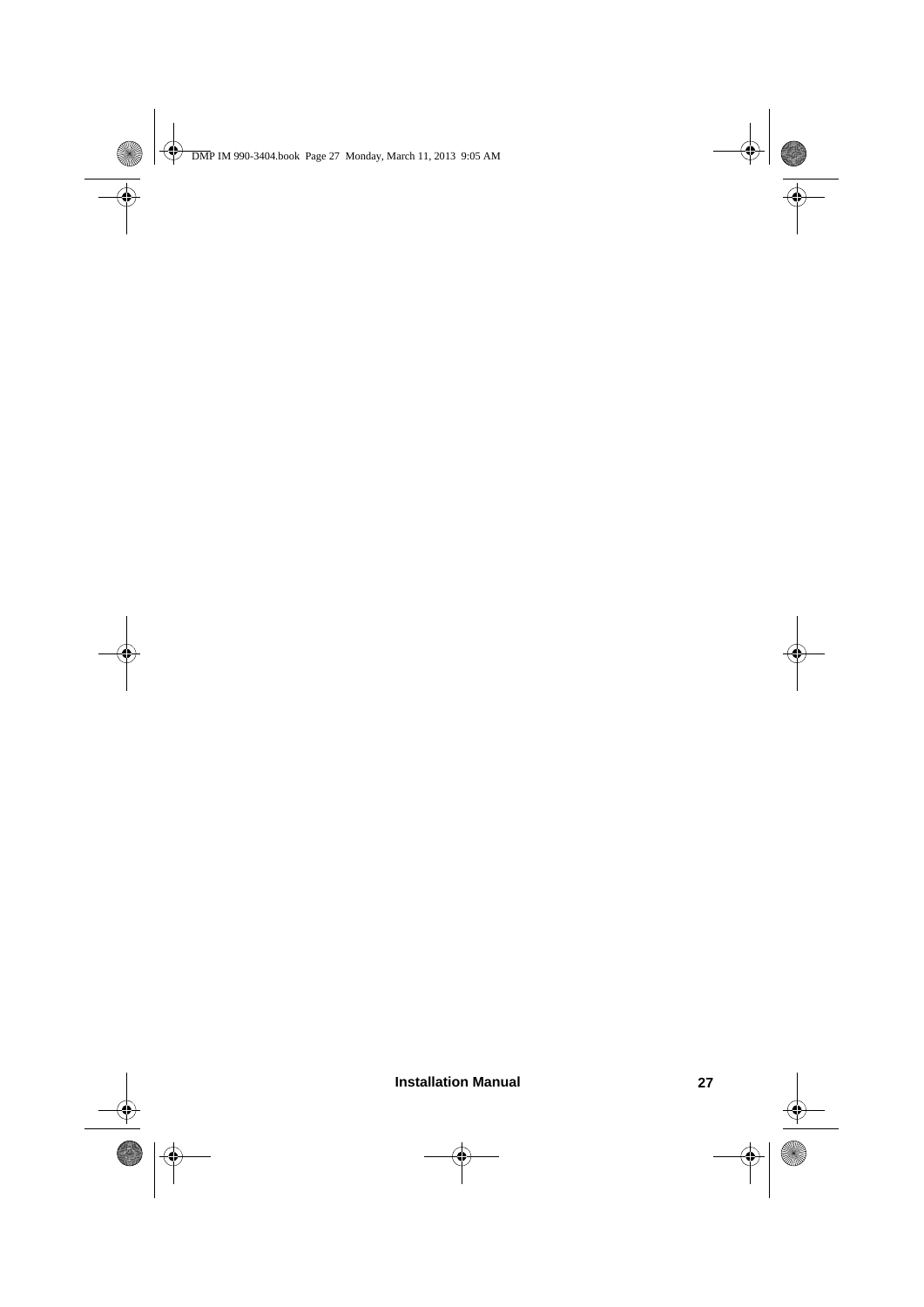**Installation Manual**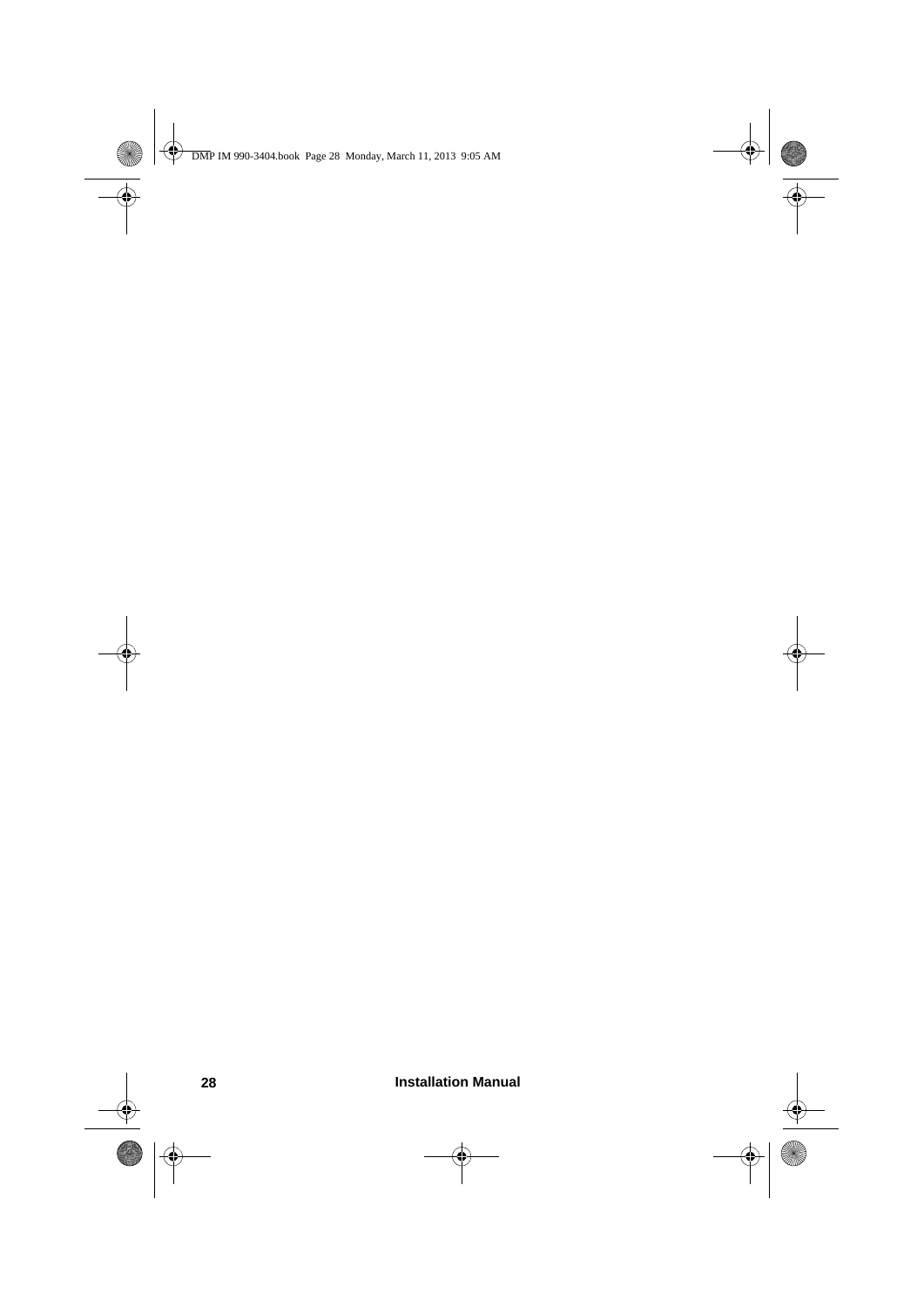### **Radio Frequency Interference**



**Changes or modifications to this unit not expressly approved by the party responsible for compliance could void the user's authority to operate this equipment.**

#### **USA—FCC**

This equipment has been tested and found to comply with the limits for a Class A digital device, pursuant to part 15 of the FCC Rules. These limits are designed to provide reasonable protection against harmful interference when the equipment is operated in a commercial environment. This equipment generates, uses, and can radiate radio frequency energy and, if not installed and used in accordance with this user manual, may cause harmful interference to radio communications. Operation of this equipment in a residential area is likely to cause harmful interference. The user will bear sole responsibility for correcting such interference.

#### **Canada—ICES**

This Class A digital apparatus complies with Canadian ICES-003.

*Cet appareil numérique de la classe A est conforme à la norme NMB-003 du Canada.*

#### **Japan—VCCI**

This is a Class A product based on the standard of the Voluntary Control Council for Interference by Information Technology Equipment (VCCI). If this equipment is used in a domestic environment, radio disturbance may occur, in which case, the user may be required to take corrective actions.

この装置は、情報処理装置等電波障害自主規制協議会(VCCI)の基準 に基づくクラス A 情報技術装置です。この装置を家庭環境で使用すると、電波 妨害を引き起こすことがあります。この場合には、使用者が適切な対策を講ず るように要求されることがあります。

#### **Taiwan—BSMI**

警告使用者 : 這是甲類的資訊產品 , 在居住的 環境中使用時 , 可能會造成射頻 干擾 , 在這種情況下 , 使用者會 被要求採取某些適當的對策。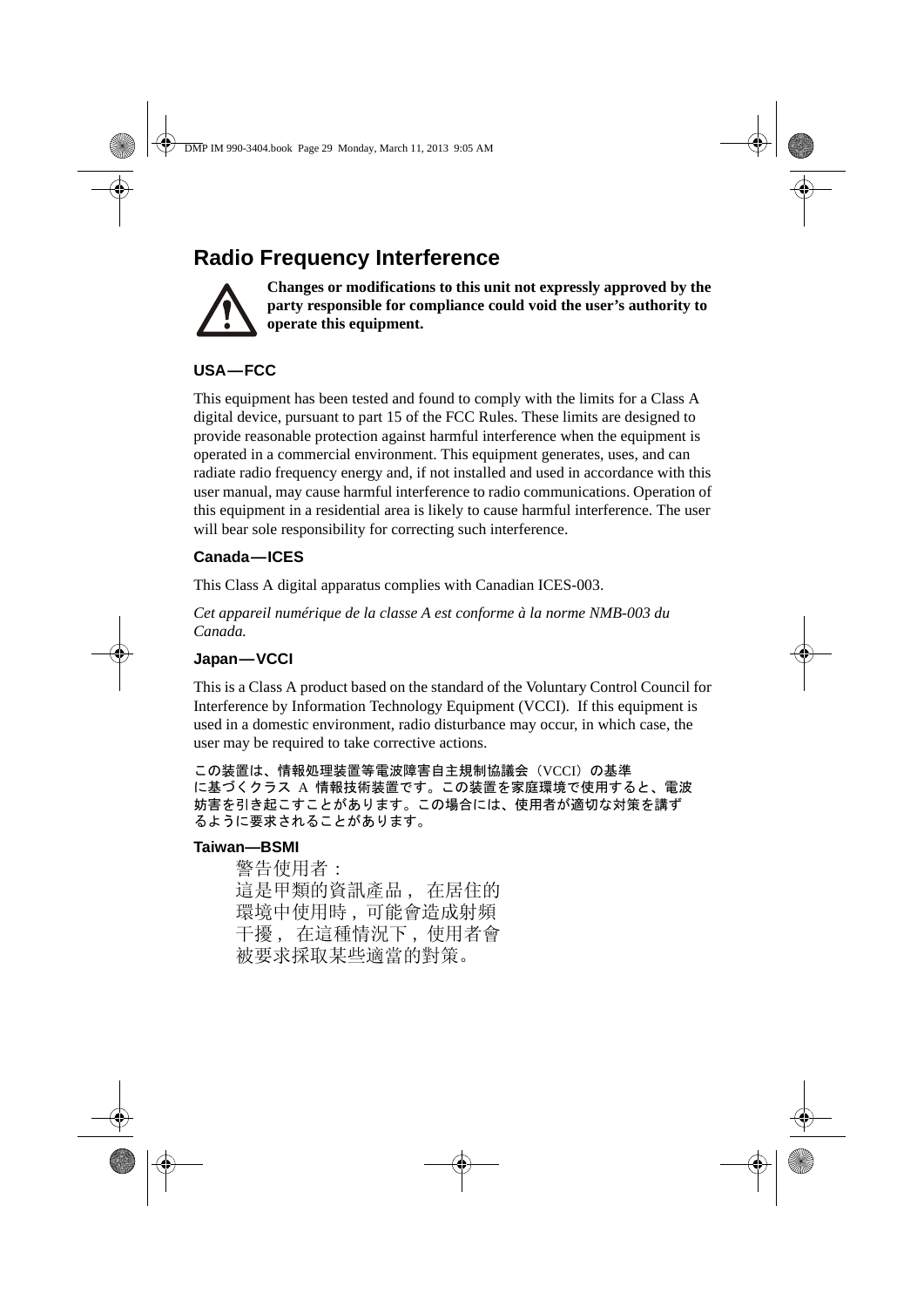#### **Australia and New Zealand**

**Attention:** This is a Class A product. In a domestic environment this product may cause radio interference in which case the user may be required to take adequate measures.

#### **European Union**

This product is in conformity with the protection requirements of EU Council Directive 2004/108/EC on the approximation of the laws of the Member States relating to electromagnetic compatibility. APC cannot accept responsibility for any failure to satisfy the protection requirements resulting from an unapproved modification of the product.

This product has been tested and found to comply with the limits for Class A Information Technology Equipment according to CISPR 22/European Standard EN 55022. The limits for Class A equipment were derived for commercial and industrial environments to provide a reasonable protection against interference with licensed communication equipment.

**Attention:** This is a Class A product. In a domestic environment this product may cause radio interference in which case the user may be required to take adequate measures.